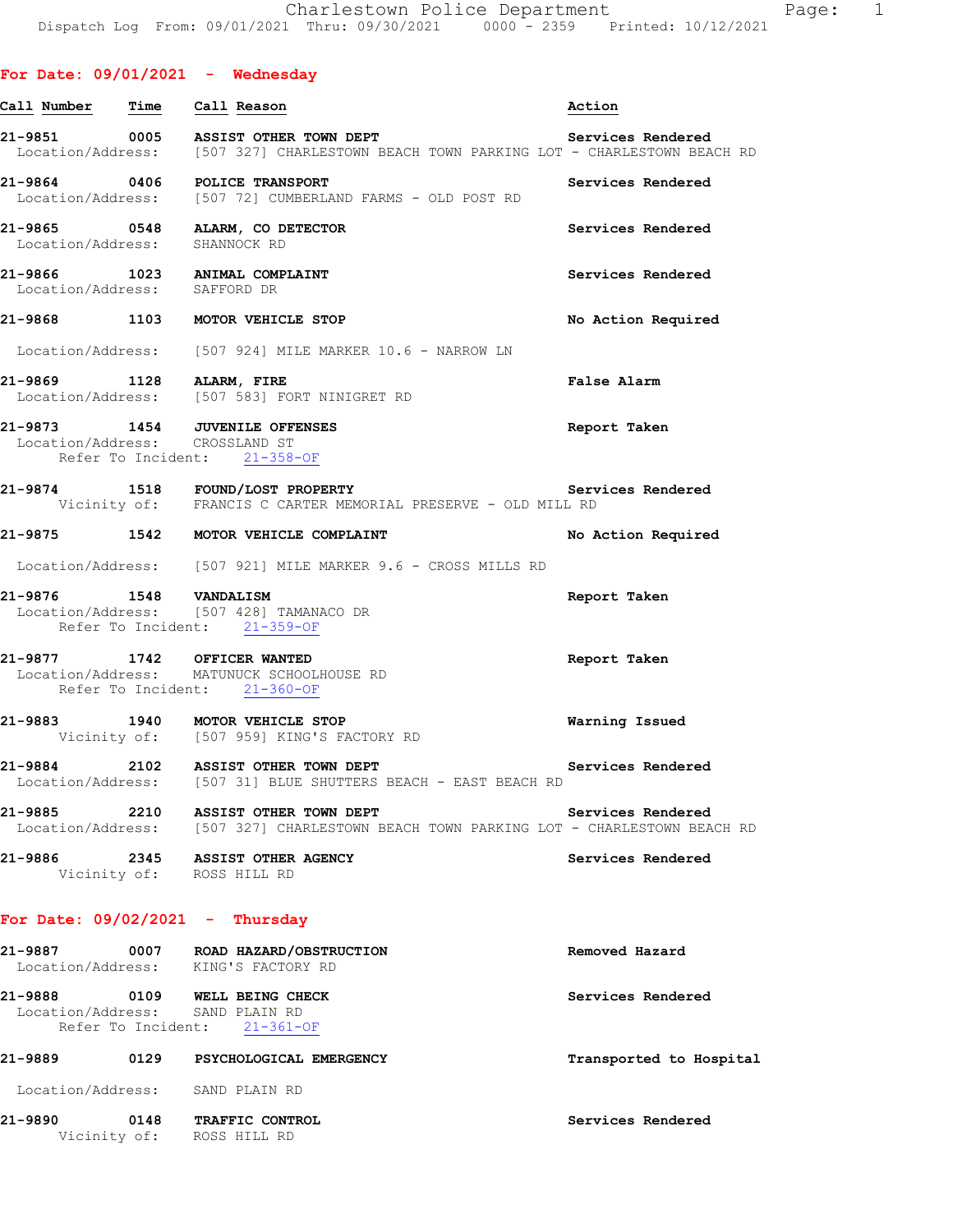|                             | 21-9895 0418 ROAD HAZARD/OBSTRUCTION<br>Location/Address: [507 225] MOTT & CHACE SOTHEBY'S REALTY - POST RD                                     | Services Rendered             |
|-----------------------------|-------------------------------------------------------------------------------------------------------------------------------------------------|-------------------------------|
|                             | 21-9896 0421 FIRE, OTHER<br>Location/Address: BLUEBERRY LN                                                                                      | Services Rendered             |
|                             | 21-9897 0431 ROAD HAZARD/OBSTRUCTION<br>Location/Address: KING'S FACTORY RD                                                                     | Removed Hazard                |
|                             | 21-9898 0451 ROAD HAZARD/OBSTRUCTION<br>Location/Address: OLD COACH RD + LADY SLIPPER DR                                                        | Services Rendered             |
|                             | 21-9899 0520 ROAD HAZARD/OBSTRUCTION<br>Location/Address: OLD COACH RD                                                                          | Services Rendered             |
|                             | 21-9900 0544 ROAD HAZARD/OBSTRUCTION                                                                                                            | No Action Required            |
|                             | Location/Address: BURDICKVILLE RD                                                                                                               |                               |
|                             | 21-9901 0556 ROAD HAZARD/OBSTRUCTION<br>Location/Address: [507 505] OLD MILL RD                                                                 | Removed Hazard                |
|                             | 21-9902 0632 ROAD HAZARD/OBSTRUCTION                                                                                                            | Taken/Refered to Other Agency |
| Location/Address: TAUTOG LN |                                                                                                                                                 |                               |
|                             | 21-9904 0802 TRAFFIC CONTROL Services Rend<br>Location/Address: [507 19] CHARLESTOWN ELEMENTARY SCHOOL - CAROLINA BACK RD                       | Services Rendered             |
|                             | 21-9905 0827 ASSIST OTHER TOWN DEPT<br>Location/Address: [507 19] CHARLESTOWN ELEMENTARY SCHOOL - CAROLINA BACK RD                              | Services Rendered             |
|                             | 21-9911 1145 DUMPING VIOLATIONS<br>Location/Address: [507 219] SHELTER COVE MARINA - CHARLESTOWN BEACH RD<br>Refer To Incident: 21-362-OF       | Report Taken                  |
|                             | 21-9915 1618 FIRE, OTHER                                                                                                                        | Taken/Refered to Other Agency |
|                             | Location/Address: [507 398] MOHAWK TRL                                                                                                          |                               |
|                             | 21-9916 1711 SERVE SUMMONS<br>Location/Address: BURDICKVILLE RD                                                                                 | Services Rendered             |
|                             | <b>21-9921 1807 MOTOR VEHICLE COMPLAINT COMEXAGES</b> Could Not Loca<br>Vicinity of: [507 263] RTE 1 @ TOURIST INFO (MILE MARKER 7.6) - POST RD | Could Not Locate              |
|                             | 21-9924 2147 DIS CONDUCT / FIGHT<br>Location/Address: BURLINGAME DR                                                                             | Investigated                  |
|                             | 21-9925 2249 OFFICER WANTED<br>Location/Address: [507 19] CHARLESTOWN ELEMENTARY SCHOOL - CAROLINA BACK RD<br>Refer To Incident: 21-363-OF      | Unfounded                     |
|                             | For Date: $09/03/2021$ - Friday                                                                                                                 |                               |
|                             | 21-9935 0834 ASSIST OTHER TOWN DEPT                                                                                                             | No Action Required            |
|                             | Location/Address: [507 19] CHARLESTOWN ELEMENTARY SCHOOL - CAROLINA BACK RD                                                                     |                               |
|                             | 21-9936 0836 TRAFFIC CONTROL                                                                                                                    | No Action Required            |
|                             | Location/Address: CHARLESTOWN BEACH RD                                                                                                          |                               |
|                             | 21-9937 0846 DCYF INVESTIGATION<br>Location/Address: KING'S FACTORY RD<br>Refer To Incident: 21-365-OF                                          | Report Taken                  |
|                             | 21-9938 0932 CIVIL MATTER<br>Location/Address: SHUMANKANUC HILL RD                                                                              | Services Rendered             |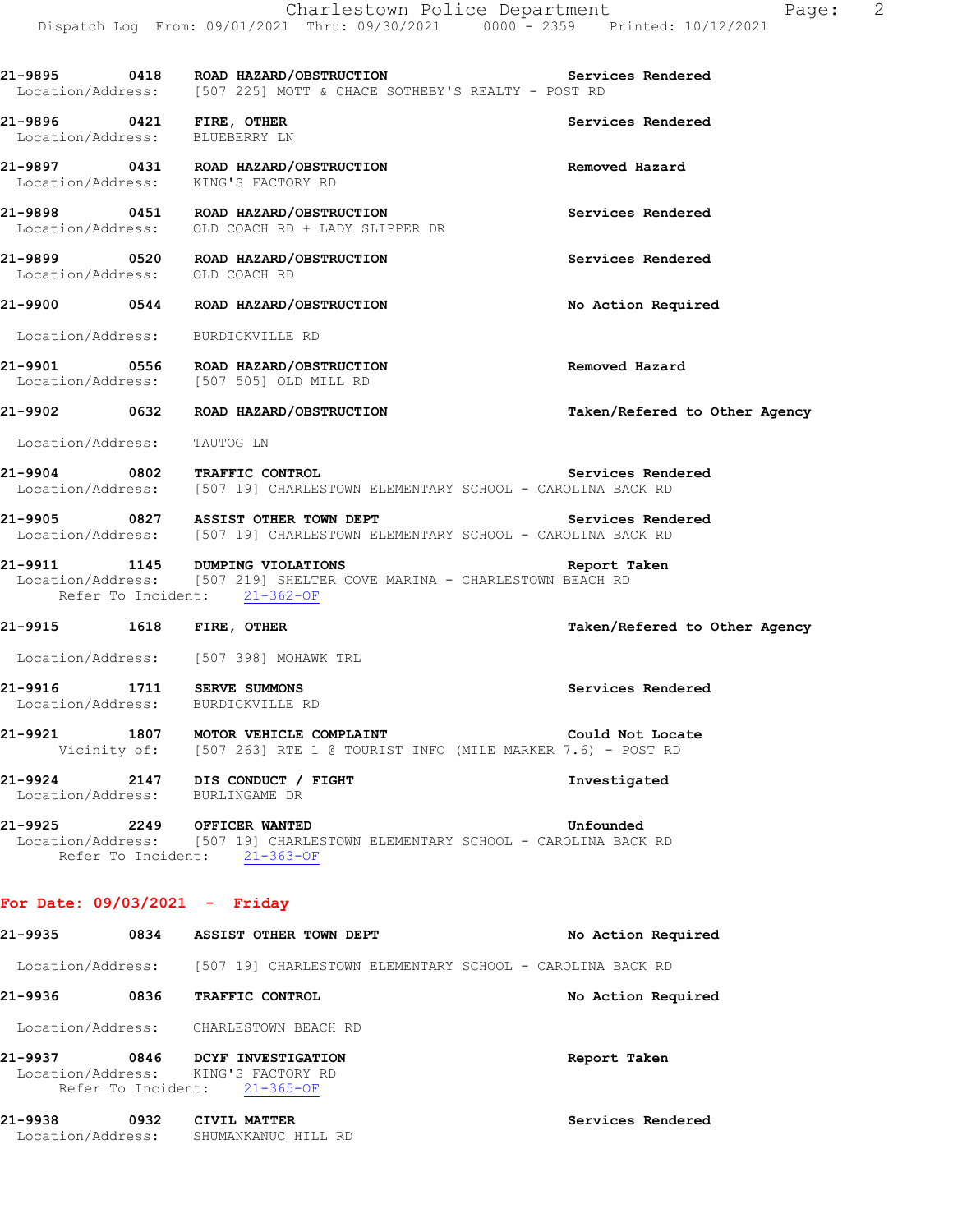|                                                     | Charlestown Police Department<br>Dispatch Log From: 09/01/2021 Thru: 09/30/2021 0000 - 2359 Printed: 10/12/2021                                        | Page: 3                        |
|-----------------------------------------------------|--------------------------------------------------------------------------------------------------------------------------------------------------------|--------------------------------|
|                                                     | Refer To Incident: 21-364-OF                                                                                                                           |                                |
|                                                     | 21-9939 1219 ANIMAL COMPLAINT<br>Location/Address: [507 207] TROPIC FROST - OLD POST RD                                                                | Investigated                   |
|                                                     | 21-9940 1226 POLICE INFORMATION <b>1200 121-9940</b> Services Rendered<br>Location/Address: [507 862] NINIGRET PARK (RHYTHM AND ROOTS) - PARK LN       |                                |
|                                                     | 21-9941 1316 MVA - Minor<br>Vicinity of: [507 261] RTE 1 @ STATE GARAGE (MILE MARKER 9.6) - POST RD + SOUTH COUNTY TRL<br>Refer To Accident: 21-114-AC | Report Taken                   |
|                                                     | 21-9949 1724 MOTOR VEHICLE STOP<br>Vicinity of: BUCKEYE BROOK RD                                                                                       | Warning Issued                 |
|                                                     | 21-9954 2104 ASSIST OTHER TOWN DEPT Services Rendered<br>Location/Address: [507 31] BLUE SHUTTERS BEACH - EAST BEACH RD                                |                                |
|                                                     | 21-9955 2126 COMPLAINT<br>Vicinity of: [507 610] FROSTY DREW OBSERVATORY - PARK LN                                                                     | Investigated                   |
|                                                     | 21-9956<br>2138 MVA - Minor<br>Location/Address: [507 862] NINIGRET PARK (RHYTHM AND ROOTS) - PARK LN<br>Refer To Accident: 21-115-AC                  |                                |
|                                                     | 21-9958 2302 ASSIST CITIZEN<br>Location/Address: [507 862] NINIGRET PARK (RHYTHM AND ROOTS) - PARK LN                                                  | Services Rendered              |
| For Date: $09/04/2021$ - Saturday                   |                                                                                                                                                        |                                |
|                                                     | 21-9964 0108 PSYCHOLOGICAL EMERGENCY                                                                                                                   | Transported to Hospital        |
| Location/Address: RIDGEWOOD RD                      |                                                                                                                                                        |                                |
|                                                     | 21-9965 0152 ALARM, BURGLAR                                                                                                                            | Building Checked/Secured       |
|                                                     | Location/Address: SHUMANKANUC HILL RD                                                                                                                  |                                |
|                                                     | 21-9969 0948 ASSIST CITIZEN                                                                                                                            | No Action Required             |
| Location/Address:                                   | NEW BISCUIT CITY RD                                                                                                                                    |                                |
|                                                     | 21-9971 0959 TRAFFIC CONTROL<br>Location/Address: WEST BEACH RD + SUNSET DR                                                                            | Warning Issued                 |
| 21-9976 1224 THREATS<br>Location/Address: AUBURN DR | Refer To Incident: 21-366-OF                                                                                                                           | Report Taken                   |
|                                                     | 21-9977 1259 MOTOR VEHICLE STOP                                                                                                                        | No Action Required             |
|                                                     | Location/Address: [507 864] STATE OF RHODE ISLAND DOT GARAGE - CROSS MILLS RD                                                                          |                                |
|                                                     | 21-9979 1409 MOTOR VEHICLE COMPLAINT<br>Location/Address: POST RD + BEND RD                                                                            | Could Not Locate               |
|                                                     | 21-9984 1900 ROAD HAZARD/OBSTRUCTION<br>Vicinity of: [507 260] RTE 1 @ GENERAL STANTON - POST RD                                                       | Investigated                   |
|                                                     | 21-9985 1912 FOUND/LOST PROPERTY                                                                                                                       | Taken to Family/Guardian/Other |
|                                                     | Location/Address: [507 862] NINIGRET PARK (RHYTHM AND ROOTS) - PARK LN                                                                                 |                                |
|                                                     | 21-9986 1954 SUSPICIOUS ACTIVITY/VEHICLE Building Checked/Secured                                                                                      |                                |
| Location/Address: EAST BEACH RD                     |                                                                                                                                                        |                                |
|                                                     | 21-9987 2006 POLICE INFORMATION                                                                                                                        | No Action Required             |
| Location/Address: TAMANACO DR                       |                                                                                                                                                        |                                |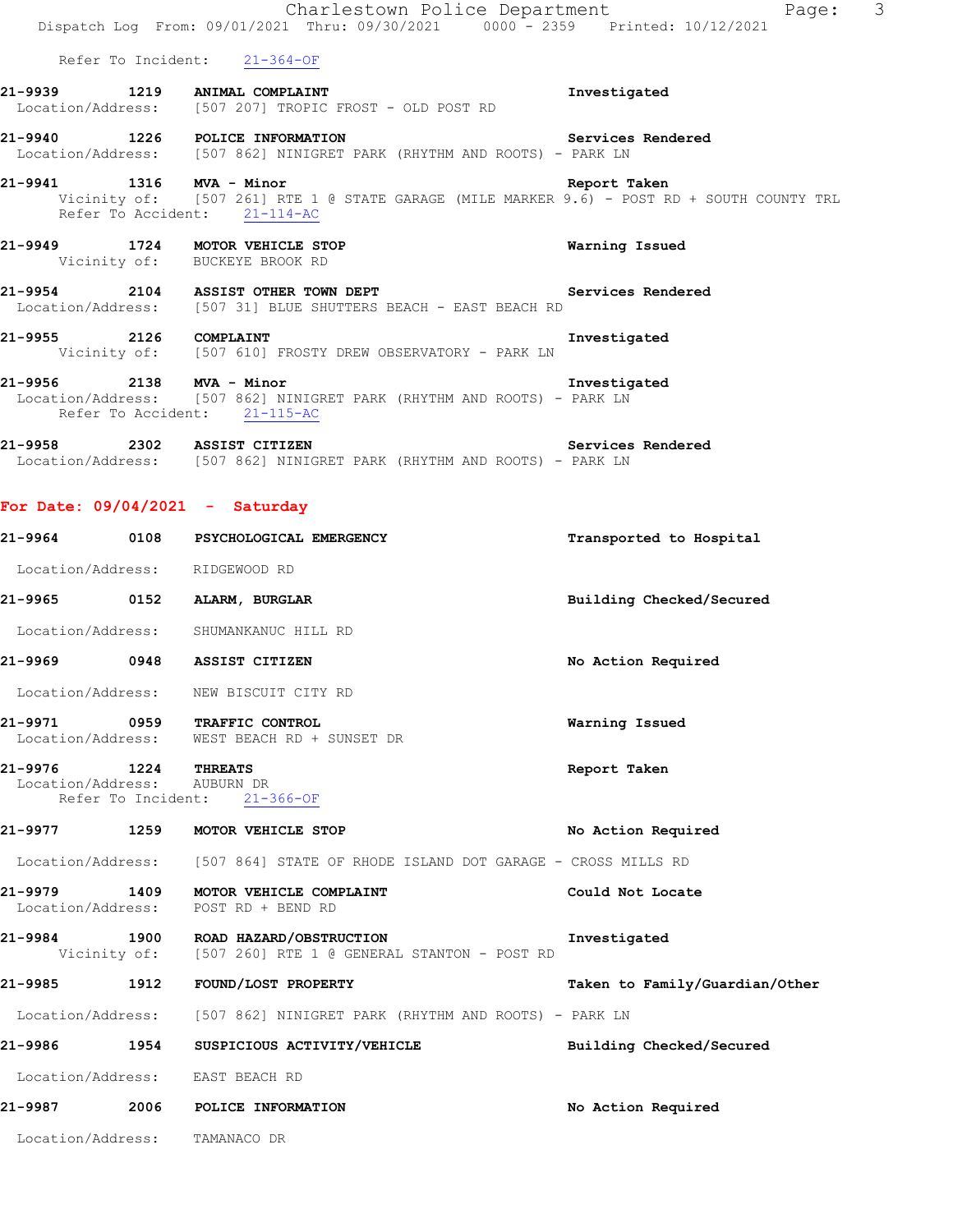21-9989 2116 ASSIST OTHER TOWN DEPT **120 Services Rendered** Location/Address: [507 327] CHARLESTOWN BEACH TOWN PARKING LOT - CHARLESTOWN BEACH RD

**21-9991 2307 POLICE INFORMATION Services Rendered**  Location/Address: [507 862] NINIGRET PARK (RHYTHM AND ROOTS) - PARK LN

## **For Date: 09/05/2021 - Sunday**

- **21-9996 0025 ASSIST OTHER POLICE DEPT Services Rendered**  Vicinity of: [507 15] CASTLE ROCK DR
- **21-9994 0030 COMPLAINT Investigated**  [507 862] NINIGRET PARK (RHYTHM AND ROOTS) - PARK LN
- **21-9995 0030 ASSIST OTHER TOWN DEPT Services Rendered**  Location/Address: [507 31] BLUE SHUTTERS BEACH - EAST BEACH RD
- **21-10007 0820 MOTOR VEHICLE STOP Warning Issued** Location/Address: [507 267] RTE 1 @ HITCHING POST POST RD [507 267] RTE 1 @ HITCHING POST - POST RD

## **21-10008 0859 FOUND/LOST PROPERTY Taken to Family/Guardian/Other**

- Location/Address: CHARLESTOWN BEACH RD
- **21-10011 1033 TRAFFIC CONTROL Services Rendered**  Location/Address: CHARLESTOWN BEACH RD
- **21-10015 1152 MOTOR VEHICLE STOP Warning Issued**  Location/Address: POST RD + SCHOOLHOUSE POND RD
- **21-10018 1308 POLICE TRANSPORT No Action Required**
- Location/Address: TOCKWOTTEN COVE RD
- **21-10020 1339 COMPLAINT No Action Required**
- Location/Address: SAND HILL RD

### **21-10021 1347 FOLLOW-UP INVESTIGATION Investigated**  Location/Address: ROSS HILL RD Refer To Incident: 21-366-OF

- **21-10022 1414 ALARM, FIRE Investigated**  Location/Address: NORTH CASTLE WAY
- **21-10024 1542 ANIMAL COMPLAINT Investigated**  Location/Address: UPLAND RD
- **21-10025 1551 DISABLED MV Could Not Locate**  Vicinity of: POST RD + GENERAL STANTON LN
- **21-10027 1625 POLICE INFORMATION Investigated**  [507 862] NINIGRET PARK (RHYTHM AND ROOTS) - PARK LN
- **21-10029 1929 ALARM, BURGLAR Building Checked/Secured**
- Location/Address: [507 611] FROSTY DREW NATURE CENTER PARK LN

## **21-10031 2011 POLICE INFORMATION No Action Required**

- Location/Address: KLONDIKE RD
- **21-10033 2113 ASSIST OTHER TOWN DEPT Services Rendered**  Location/Address: [507 327] CHARLESTOWN BEACH TOWN PARKING LOT - CHARLESTOWN BEACH RD
- **21-10034 2130 MVA Minor Investigated**  Vicinity of: OLD POST RD + OAK RIDGE RD
- **21-10035 2156 ASSIST OTHER TOWN DEPT Services Rendered**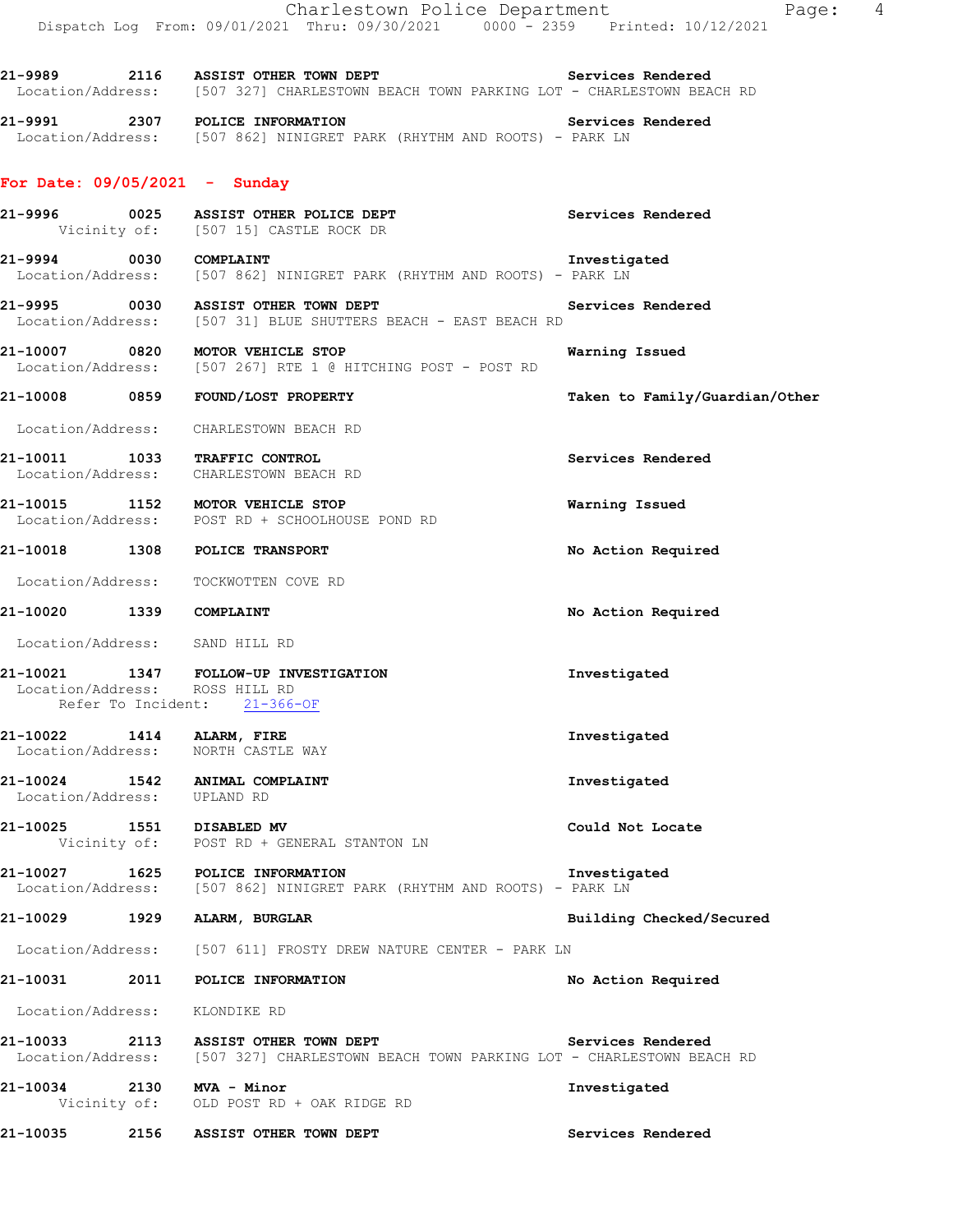|                                                                                                               | Charlestown Police Department<br>Dispatch Log From: 09/01/2021 Thru: 09/30/2021 0000 - 2359 Printed: 10/12/2021 | Page:             | 5 |
|---------------------------------------------------------------------------------------------------------------|-----------------------------------------------------------------------------------------------------------------|-------------------|---|
|                                                                                                               | Location/Address: [507 31] BLUE SHUTTERS BEACH - EAST BEACH RD                                                  |                   |   |
|                                                                                                               | 21-10036 2304 DISTURBANCE/Music/Noise<br>Location/Address: CHARLESTOWN BEACH RD                                 | Services Rendered |   |
|                                                                                                               | 21-10037 2311 DISTURBANCE/Music/Noise<br>Location/Address: SEA BREEZE AVE                                       | Unfounded         |   |
| For Date: $09/06/2021 -$ Monday                                                                               |                                                                                                                 |                   |   |
| 21-10054 0131 WELL BEING CHECK<br>Location/Address: SAND PLAIN RD                                             |                                                                                                                 | Services Rendered |   |
| Vicinity of: SAND PLAIN RD                                                                                    | 21-10057 0646 ROAD HAZARD/OBSTRUCTION                                                                           | Removed Hazard    |   |
| 21-10058 0805 STOLEN M/V<br>Location/Address: CHARLES AVE<br>Refer To Incident: $\frac{21-367-OF}{21-368-OF}$ |                                                                                                                 | Report Taken      |   |
| 21-10059 0815 TAMPERING w/ M/V<br>Location/Address: RIIDAM WAY<br>Refer To Incident: 21-370-OF                |                                                                                                                 | Report Taken      |   |
| 21-10060 0816 TAMPERING w/ M/V<br>Location/Address: PECKHAM HOLLOW RD<br>Refer To Incident: 21-369-OF         |                                                                                                                 | Investigated      |   |
| 21-10061 0833 TAMPERING w/ M/V<br>Refer To Incident: 21-369-OF                                                | Location/Address: [507 642] CHARLESTOWN POLICE DEPARTMENT - OLD POST RD                                         | Investigated      |   |
| 21-10062 0833 TAMPERING w/ M/V<br>Location/Address: KLONDIKE RD<br>Refer To Incident: 21-368-OF               |                                                                                                                 | Report Taken      |   |
|                                                                                                               |                                                                                                                 |                   |   |

**21-10063 0834 TAMPERING w/ M/V Report Taken**  Location/Address: PECKHAM HOLLOW RD Refer To Incident: 21-371-OF

### **21-10065 0939 TAMPERING w/ M/V Investigated**  Location/Address: CHARLES AVE Refer To Incident: 21-369-OF

| 21–10066          | 0948 | SUSPICIOUS ACTIVITY/VEHICLE        | Unfounded |
|-------------------|------|------------------------------------|-----------|
| Location/Address: |      | MATUNUCK SCHOOLHOUSE RD + KEITH DR |           |

- **21-10067 0956 TAMPERING w/ M/V Investigated**  Location/Address: BUCKEYE BROOK RD Refer To Incident: 21-369-OF
- **21-10068 1009 STOLEN M/V Report Taken**  Location/Address: PECKHAM HOLLOW RD Refer To Incident: 21-372-OF

# **21-10069 1010 TAMPERING w/ M/V Investigated**  Location/Address: CHARLES AVE<br>Refer To Incident: 21-369-OF Refer To Incident:

**21-10070 1013 TAMPERING w/ M/V Investigated**  Location/Address: CHARLES AVE Refer To Incident: 21-369-OF

**21-10071 1015 TAMPERING w/ M/V Investigated**  Location/Address: BUCKEYE BROOK RI<br>Refer To Incident: 21-369-OF Refer To Incident:

**21-10072 1058 TAMPERING w/ M/V Investigated**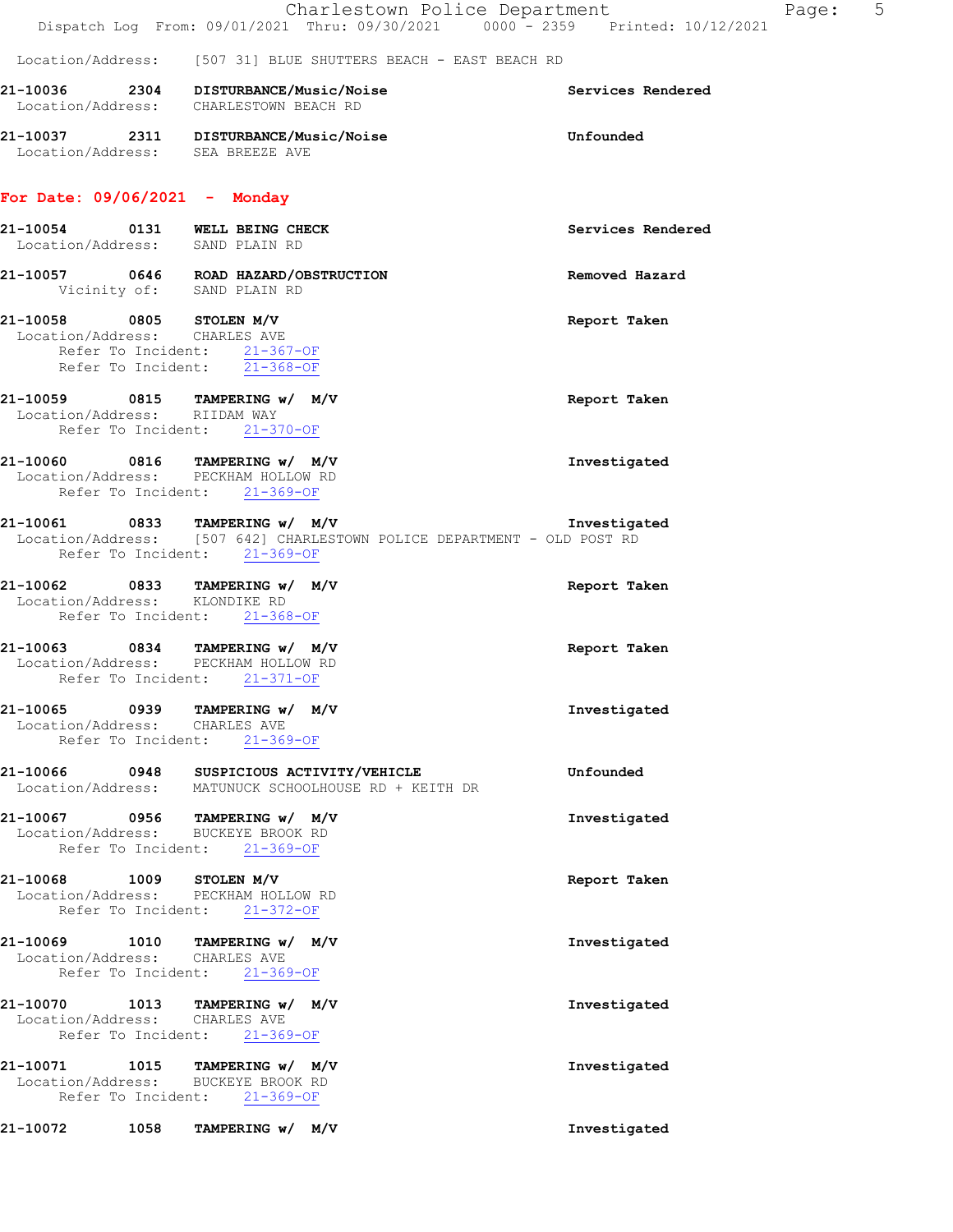|                                                                 | Charlestown Police Department                                                                                                                        | -6<br>Page:              |
|-----------------------------------------------------------------|------------------------------------------------------------------------------------------------------------------------------------------------------|--------------------------|
|                                                                 | Dispatch Log From: 09/01/2021 Thru: 09/30/2021 0000 - 2359 Printed: 10/12/2021<br>Location/Address: BUCKEYE BROOK RD<br>Refer To Incident: 21-369-OF |                          |
|                                                                 | 21-10074 1153 POLICE INFORMATION                                                                                                                     | No Action Required       |
| Location/Address: CHARLES AVE                                   |                                                                                                                                                      |                          |
|                                                                 | 21-10075 1206 ANIMAL COMPLAINT<br>Location/Address: NORTH NIANTIC DR<br>Refer To Incident: 21-373-OF                                                 | Report Taken             |
| 21-10076 1234 ALARM, BURGLAR                                    |                                                                                                                                                      | Building Checked/Secured |
|                                                                 | Location/Address: CHARLESTOWN BEACH RD                                                                                                               |                          |
|                                                                 | 21-10081 1706 ASSIST OTHER POLICE DEPT<br>Location/Address: [507 275] RTE 1 @ WESTERLY LINE - POST RD                                                | Investigated             |
| 21-10083 1756 OFFICER WANTED<br>Location/Address: TOADSTOOL KNL |                                                                                                                                                      | Services Rendered        |
| 21-10086 1843 PHONE CALL                                        |                                                                                                                                                      | No Action Required       |
|                                                                 | 21-10085 1849 TRAFFIC CONTROL<br>Location/Address: [507 604] BESTWAY GAS STATION - POST RD                                                           | Services Rendered        |
| 21-10087 1958 OFFICER WANTED<br>Location/Address: ROSS HILL RD  |                                                                                                                                                      | Unfounded                |
| 21-10088 2003 DISABLED MV                                       | Vicinity of: ROSS HILL RD + POST RD                                                                                                                  | Services Rendered        |
| 21-10089 2009 DISABLED MV                                       | Location/Address: [507 269] RTE 1 @ DRIVING RANGE - POST RD                                                                                          | Services Rendered        |
|                                                                 | 21-10090 2025 ROAD HAZARD/OBSTRUCTION<br>Location/Address: [507 909] MILE MARKER 5.2 - WEST BEACH RD                                                 | Removed Hazard           |
| 21-10091 2108 ASSIST CITIZEN                                    | Location/Address: [507 642] CHARLESTOWN POLICE DEPARTMENT - OLD POST RD                                                                              | Services Rendered        |

## **21-10092 2236 SUSPICIOUS ACTIVITY/VEHICLE Investigated**  Location/Address: MIDLAND RD

#### **For Date: 09/07/2021 - Tuesday**

21-10096 **0057** ASSIST OTHER TOWN DEPT **Services Rendered** Location/Address: [507 327] CHARLESTOWN BEACH TOWN PARKING LOT - CHARLESTOWN BEACH RD

**21-10103 0120 ASSIST OTHER TOWN DEPT Services Rendered**  Location/Address: [507 31] BLUE SHUTTERS BEACH - EAST BEACH RD

**21-10114 1142 TAMPERING w/ M/V Report Taken**  Location/Address: CHARLES AVE Refer To Incident: 21-369-OF

#### **21-10116 1519 WELL BEING CHECK No Action Required**

Location/Address: SOUTH COUNTY TRL + BOTKA DR

**21-10117 1525 OFFICER WANTED Report Taken**  Location/Address: [507 642] CHARLESTOWN POLICE DEPARTMENT - OLD POST RD Refer To Incident: 21-375-OF

**21-10118 1544 MOTOR VEHICLE COMPLAINT Unfounded**  Vicinity of: [507 274] RTE 1 @ HENRY'S FRUIT STAND - POST RD

**21-10119 1557 MVA - Minor Report Taken**  Location/Address: [507 260] RTE 1 @ GENERAL STANTON - POST RD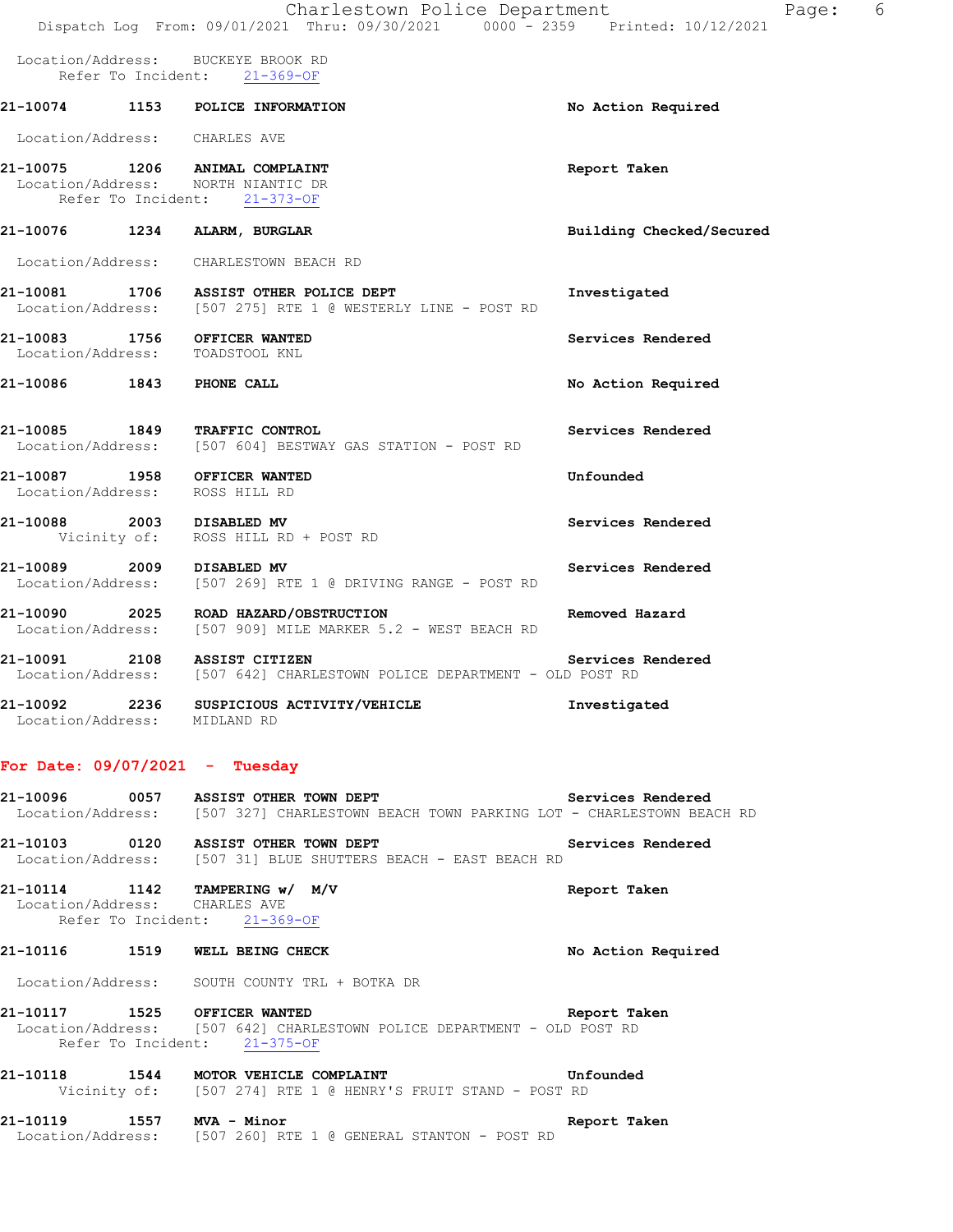|                             | Dispatch Log From: 09/01/2021 Thru: 09/30/2021 0000 - 2359 Printed: 10/12/2021                                                                                | 7<br>Charlestown Police Department<br>Page:                                                                  |
|-----------------------------|---------------------------------------------------------------------------------------------------------------------------------------------------------------|--------------------------------------------------------------------------------------------------------------|
|                             | Refer To Accident: 21-116-AC                                                                                                                                  |                                                                                                              |
|                             | 21-10121 1743 FOLLOW-UP INVESTIGATION Neport Taken<br>Location/Address: [507 642] CHARLESTOWN POLICE DEPARTMENT - OLD POST RD<br>Refer To Accident: 21-116-AC |                                                                                                              |
|                             | 21-10122 1823 MVA - W/Injury/Fluid/Hazard Transported to Hospital                                                                                             |                                                                                                              |
|                             | Location/Address: POST RD + ROSS HILL RD<br>Refer To Accident: 21-117-AC                                                                                      |                                                                                                              |
|                             | For Date: $09/08/2021$ - Wednesday                                                                                                                            |                                                                                                              |
|                             | 21-10136 0752 ROAD HAZARD/OBSTRUCTION                                                                                                                         | No Action Required                                                                                           |
|                             | Vicinity of: [507 669] PASTORE LIESURE CENTER - KING'S FACTORY RD                                                                                             |                                                                                                              |
|                             | 21-10137 0814 TRAFFIC CONTROL<br>Location/Address: [507 19] CHARLESTOWN ELEMENTARY SCHOOL - CAROLINA BACK RD                                                  | Warning Issued                                                                                               |
|                             | 21-10138 0823 SUSPICIOUS ACTIVITY/VEHICLE Could Not Locate Vicinity of: [507 1] CHARLESTOWN TOWN HALL - SOUTH COUNTY TRL                                      |                                                                                                              |
|                             | 21-10148 1656 SUSPICIOUS ACTIVITY/VEHICLE<br>Vicinity of: [507 20] NINIGRET PARK - PARK LN                                                                    | Could Not Locate                                                                                             |
|                             | 21-10149 1809 MOTOR VEHICLE STOP<br>Location/Address: [507 321] CHARLESTOWN BEACH - CHARLESTOWN BEACH RD                                                      | Warning Issued                                                                                               |
| Vicinity of: POST RD        | 21-10150 1949 MOTOR VEHICLE STOP                                                                                                                              | Warning Issued                                                                                               |
|                             | For Date: $09/09/2021$ - Thursday                                                                                                                             |                                                                                                              |
|                             | 21-10167 0347 ALARM, FIRE<br>Location/Address: [507 410] DUNKIN DONUTS - OLD POST RD                                                                          | Services Rendered                                                                                            |
| Location/Address: LAUREL RD | 21-10169 0833 DOMESTIC/Assault/Diso/Other Marrest(s) Made<br>Refer To Arrest: 21-101-AR<br>Refer To Arrest: 21-102-AR                                         |                                                                                                              |
|                             | 21-10172 1254 SUSPICIOUS ACTIVITY/VEHICLE<br>Location/Address: OLD MILL RD                                                                                    | Investigated                                                                                                 |
|                             | 21-10174 1646 POLICE TRANSPORT<br>Location/Address: LAUREL RD                                                                                                 | Services Rendered                                                                                            |
| Location/Address: LAUREL RD | 21-10175 1737 POLICE TRANSPORT                                                                                                                                | Services Rendered                                                                                            |
|                             | 21-10176 1806 ROAD HAZARD/OBSTRUCTION                                                                                                                         | Removed Hazard<br>Vicinity of: [507 279] RTE 2 @ CHARLESTOWN TOWN HALL - SOUTH COUNTY TRL + CAROLINA BACK RD |
| Location/Address: BOTKA DR  | 21-10177 1824 POLICE INFORMATION                                                                                                                              | Investigated                                                                                                 |
|                             | For Date: $09/10/2021$ - Friday                                                                                                                               |                                                                                                              |
|                             | 21-10197 0818 TRAFFIC CONTROL<br>Location/Address: [507 19] CHARLESTOWN ELEMENTARY SCHOOL - CAROLINA BACK RD                                                  | Services Rendered                                                                                            |

**21-10200 1013 FOLLOW-UP INVESTIGATION Investigated**  Location/Address: ROSS HILL RD

**21-10205 1525 ASSIST OTHER AGENCY Services Rendered**  Location/Address: [507 642] CHARLESTOWN POLICE DEPARTMENT - OLD POST RD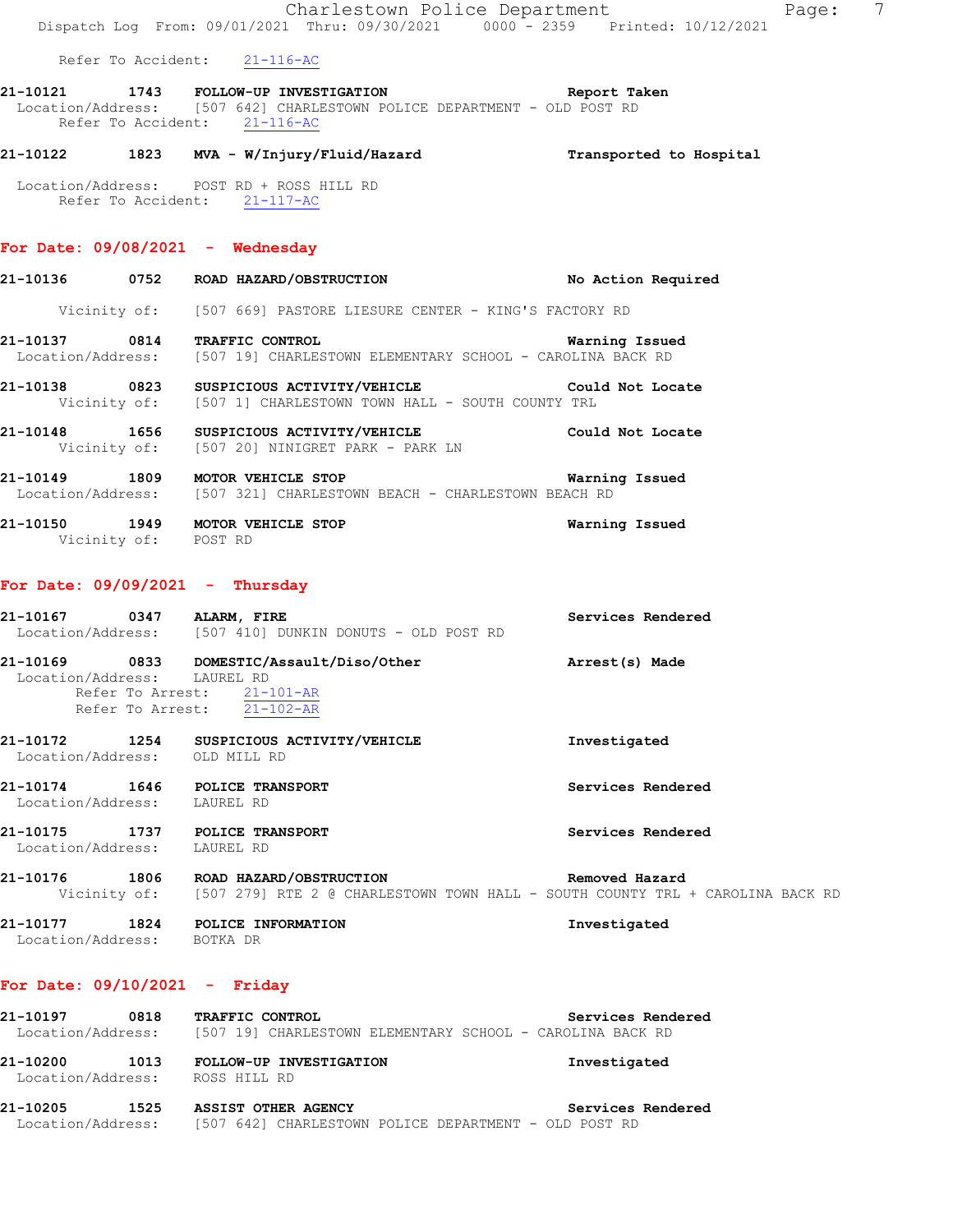|                                   | Charlestown Police Department<br>Dispatch Log From: 09/01/2021 Thru: 09/30/2021 0000 - 2359 Printed: 10/12/2021                                 | Page: 8                  |  |
|-----------------------------------|-------------------------------------------------------------------------------------------------------------------------------------------------|--------------------------|--|
|                                   | 21-10206 1630 TOWN COUNCIL DOCKET DELIVERY Services Rendered<br>Location/Address: [507 642] CHARLESTOWN POLICE DEPARTMENT - OLD POST RD         |                          |  |
|                                   | 21-10207 1636 MOTOR VEHICLE STOP<br>Vicinity of: [507 943] SHANNOCK VILLAGE COTTAGES - SHANNOCK RD<br>Refer To Arrest: 21-103-AR                | Arrest(s) Made           |  |
|                                   | 21-10209 1724 MOTOR VEHICLE STOP<br>Location/Address: POST RD + MEADOW LN                                                                       | Citation Issued          |  |
|                                   | 21-10210 1923 POLICE INFORMATION<br>Location/Address: [507 642] CHARLESTOWN POLICE DEPARTMENT - OLD POST RD<br>Refer To Incident: 21-372-OF     | Investigated             |  |
|                                   | 21-10211 1946 ANIMAL COMPLAINT<br>Location/Address: [507 307] RTE 1A @ CROSS MILLS LIBRARY - OLD POST RD                                        | Investigated             |  |
|                                   | 21-10214 2343 DIS CONDUCT / FIGHT                                                                                                               | Transported to Hospital  |  |
|                                   | Location/Address: [507 529] NARRAGANSETT INDIAN TRIBE LONGHOUSE - SOUTH COUNTY TRL<br>Refer To Incident: 21-378-OF                              |                          |  |
| For Date: $09/11/2021$ - Saturday |                                                                                                                                                 |                          |  |
|                                   | 21-10220 0147 ANIMAL COMPLAINT<br>Vicinity of: SOUTH COUNTY TRL                                                                                 | Services Rendered        |  |
|                                   | 21-10221 0235 ALARM, BURGLAR                                                                                                                    | Building Checked/Secured |  |
|                                   | Location/Address: [507 611] FROSTY DREW NATURE CENTER - PARK LN                                                                                 |                          |  |
| Location/Address: COVE DR         | 21-10226 0917 ALARM, CO DETECTOR                                                                                                                | Services Rendered        |  |
|                                   | 21-10227 0923 ROAD HAZARD/OBSTRUCTION<br>Location/Address: POST RD                                                                              | Removed Hazard           |  |
| Location/Address: SPRING LN       | 21-10228 1029 ANIMAL COMPLAINT<br>Refer To Incident: 21-379-OF                                                                                  | Report Taken             |  |
|                                   | 21-10229 1115 ANIMAL COMPLAINT<br>Location/Address: [507 20] NINIGRET PARK - PARK LN                                                            | Investigated             |  |
|                                   | 21-10232 1200 MOTOR VEHICLE COMPLAINT<br>Vicinity of: ROSS HILL RD                                                                              | Could Not Locate         |  |
| 21-10233 1236 LARCENY             | Location/Address: [507 400] CAROLINA BACK RD<br>Refer To Incident: 21-380-OF                                                                    | Investigated             |  |
|                                   | 21-10234 1339 MOTOR VEHICLE STOP<br>Location/Address: POST RD + SCHOOLHOUSE POND RD                                                             | Warning Issued           |  |
|                                   | 21-10235 1357 FIRE, OTHER<br>Location/Address: NORTH NIANTIC DR                                                                                 | Investigated             |  |
|                                   | 21-10236 1520 ANIMAL COMPLAINT<br>Location/Address: KING'S FACTORY RD                                                                           | Unfounded                |  |
|                                   | 21-10239 1710 MOTOR VEHICLE STOP<br>Location/Address: [507 261] RTE 1 @ STATE GARAGE (MILE MARKER 9.6) - POST RD<br>Refer To Summons: 21-104-AR | Arrest(s) Made           |  |
| 21-10242 1954 DISABLED MV         | Location/Address: [507 263] RTE 1 @ TOURIST INFO (MILE MARKER 7.6) - POST RD                                                                    | Services Rendered        |  |
|                                   | 21-10243 2029 MOTOR VEHICLE STOP<br>Location/Address: [507 914] MILE MARKER 6.8 - WILDFLOWER RD                                                 | Warning Issued           |  |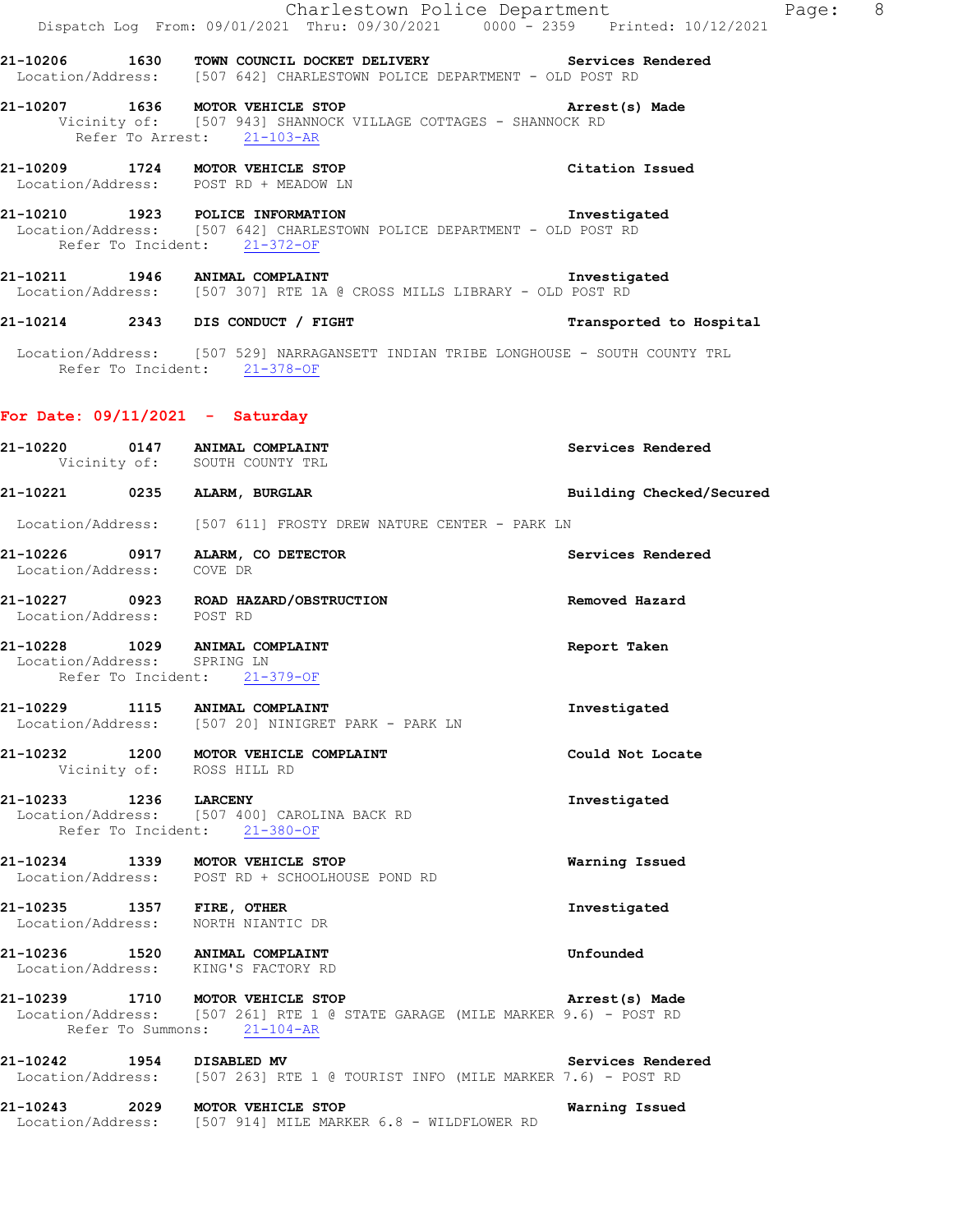**21-10244 2045 MOTOR VEHICLE STOP Warning Issued**  Vicinity of: CAROLINA BACK RD

## **For Date: 09/12/2021 - Sunday**

|                                 | 21-10250 0108 SUSPICIOUS ACTIVITY/VEHICLE <b>1nvestigated</b><br>Location/Address: [507 891] FIRST BAPTIST CHURCH OF CHARLESTOWN - OLD POST RD |                               |
|---------------------------------|------------------------------------------------------------------------------------------------------------------------------------------------|-------------------------------|
| 21-10256 0533 ALARM, FIRE       | Location/Address: [507 486] SHIRLEY DR                                                                                                         | False Alarm                   |
| Vicinity of: ROSS HILL RD       | 21-10261 1018 MOTOR VEHICLE COMPLAINT                                                                                                          | Could Not Locate              |
|                                 | 21-10270 1623 TRAFFIC CONTROL<br>Location/Address: POST RD + GENERAL STANTON LN                                                                | Services Rendered             |
|                                 | 21-10272 1811 MOTOR VEHICLE COMPLAINT THE STRAIGHT Citation Issued<br>Location/Address: [507 909] MILE MARKER 5.2 - WEST BEACH RD              |                               |
|                                 | 21-10273 1824 ALARM, BURGLAR                                                                                                                   | Building Checked/Secured      |
|                                 | Location/Address: [507 611] FROSTY DREW NATURE CENTER - PARK LN                                                                                |                               |
|                                 | 21-10274 1949 PSYCHOLOGICAL EMERGENCY                                                                                                          | Transported to Hospital       |
|                                 | Location/Address: SOUTH COUNTY TRL                                                                                                             |                               |
|                                 | 21-10275 2025 MOTOR VEHICLE COMPLAINT                                                                                                          | Taken/Refered to Other Agency |
|                                 | Location/Address: [507 261] RTE 1 @ STATE GARAGE (MILE MARKER 9.6) - POST RD                                                                   |                               |
|                                 | 21-10276 2032 MOTOR VEHICLE STOP<br>Location/Address: [507 923] MILE MARKER 10.2 - FALCONE LN                                                  | Warning Issued                |
| For Date: $09/13/2021$ - Monday |                                                                                                                                                |                               |
|                                 | 21-10287 0550 MOTOR VEHICLE STOP<br>Location/Address: [507 269] RTE 1 @ DRIVING RANGE - POST RD                                                | Warning Issued                |
| 21-10289 0837 TRAFFIC CONTROL   | Location/Address: [507 19] CHARLESTOWN ELEMENTARY SCHOOL - CAROLINA BACK RD                                                                    | Services Rendered             |
| 21-10292 0936                   | ROAD HAZARD/OBSTRUCTION                                                                                                                        | Removed Hazard                |

Location/Address: [507 301] RTE 1A @ UNBRELLA FACTORY - OLD POST RD

**21-10294 1018 MOTOR VEHICLE COMPLAINT Unfounded**  Location/Address: [507 909] MILE MARKER 5.2 - WEST BEACH RD

**21-10296 1046 OFFICER WANTED Investigated**  Location/Address: CHARLESTOWN BEACH RD

**21-10301 1552 ALARM, BURGLAR Building Checked/Secured** 

Location/Address: CHARLESTOWN BEACH RD

**21-10302 1621 SUSPICIOUS ACTIVITY/VEHICLE Services Rendered**  Location/Address: CHARLESTOWN BEACH RD

**21-10305 1646 ANIMAL COMPLAINT Taken/Refered to Other Agency**

Location/Address: CROSSLAND ST

**21-10306 1744 SERVE WARRANT Arrest(s) Made**  Location/Address: ROSS HILL RD Refer To Arrest: 21-105-AR

**21-10308 1838 EMBEZZELMENT/FRAUD/FORGERY Report Taken**  Location/Address: KICKAPOO RUN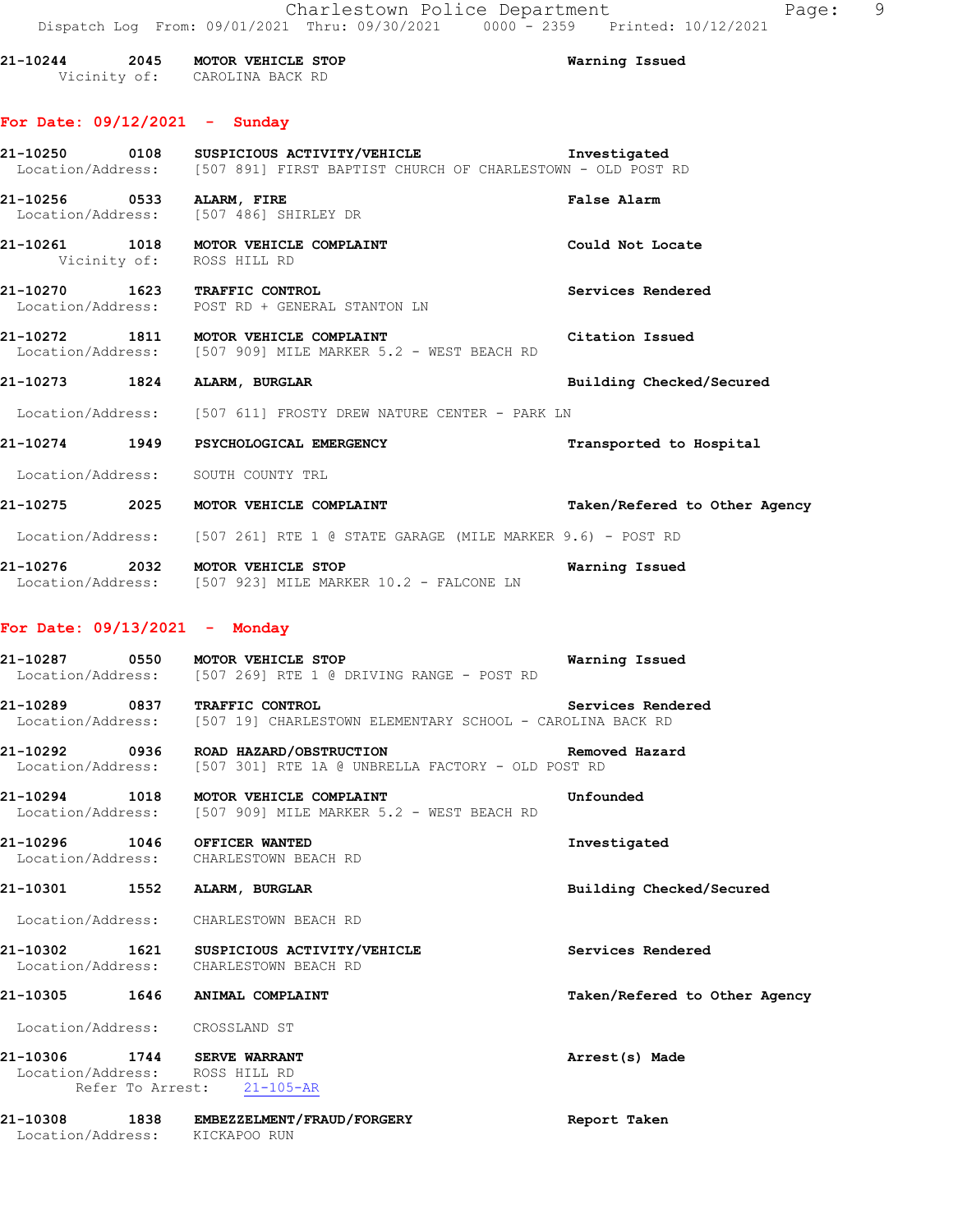Refer To Incident: 21-381-OF

# **For Date: 09/14/2021 - Tuesday**

| 21-10315 0109 PHONE CALL        |  | No Action Required                                                                                                                                            |                          |  |  |
|---------------------------------|--|---------------------------------------------------------------------------------------------------------------------------------------------------------------|--------------------------|--|--|
| Location/Address: MILL POND DR  |  | 21-10324 0226 WELL BEING CHECK<br>Refer To Incident: 21-382-OF                                                                                                | Services Rendered        |  |  |
|                                 |  | 21-10325 0238 PSYCHOLOGICAL EMERGENCY                                                                                                                         | Transported to Hospital  |  |  |
| Location/Address: MILL POND DR  |  |                                                                                                                                                               |                          |  |  |
|                                 |  | 21-10327 1010 ANIMAL COMPLAINT<br>Location/Address: OLD POST RD                                                                                               | Investigated             |  |  |
|                                 |  | 21-10328 1041 MOTOR VEHICLE STOP<br>Vicinity of: [507 261] RTE 1 @ STATE GARAGE (MILE MARKER 9.6) - POST RD                                                   | Warning Issued           |  |  |
|                                 |  | 21-10331 1304 TRAFFIC CONTROL<br>Location/Address: [507 604] BESTWAY GAS STATION - POST RD                                                                    | Services Rendered        |  |  |
|                                 |  | 21-10332 1402 MVA - Minor<br>Location/Address: POST RD + PROSSER TRL                                                                                          | Investigated             |  |  |
|                                 |  | 21-10333 1509 TRAFFIC CONTROL<br>Location/Address: [507 19] CHARLESTOWN ELEMENTARY SCHOOL - CAROLINA BACK RD                                                  | Services Rendered        |  |  |
| Location/Address: WEST BEACH RD |  | 21-10335 1521 TRAFFIC CONTROL                                                                                                                                 | Services Rendered        |  |  |
| 21-10337 1537 DISABLED MV       |  | Vicinity of: [507 79] ECKEL INSURANCE INC - OLD POST RD                                                                                                       | Investigated             |  |  |
|                                 |  | 21-10339 1545 MVA - W/Injury/Fluid/Hazard Report Taken<br>Location/Address: [507 15] CASTLEROCK CONDOMINIUMS - CASTLE ROCK DR<br>Refer To Accident: 21-118-AC |                          |  |  |
|                                 |  | 21-10340   1615   DISABLED MV<br>Location/Address:   POST RD + WILDFLOWER RD                                                                                  | Services Rendered        |  |  |
|                                 |  | 21-10344 1841 DOMESTIC/Assault/Diso/Other<br>Location/Address: SOUTH NIANTIC DR                                                                               | Investigated             |  |  |
|                                 |  | 21-10346 1923 MOTOR VEHICLE STOP<br>Location/Address: [507 258] RTE 1 @ SOUTH KINGSTOWN LINE (MM 11.4) - POST RD                                              | Warning Issued           |  |  |
|                                 |  | 21-10347 2157 MOTOR VEHICLE STOP<br>Location/Address: [507 269] RTE 1 @ DRIVING RANGE - POST RD                                                               | Warning Issued           |  |  |
|                                 |  | For Date: $09/15/2021$ - Wednesday                                                                                                                            |                          |  |  |
|                                 |  | 21-10349 0000 MOTOR VEHICLE STOP<br>Location/Address: [507 373] CROSS MILLS LIBRARY - OLD POST RD                                                             | Citation Issued          |  |  |
|                                 |  | 21-10352 0055 SUSPICIOUS ACTIVITY/VEHICLE<br>Vicinity of: [507 42] CHURCH OF THE HOLY SPIRIT - OLD POST RD                                                    | Investigated             |  |  |
|                                 |  | 21-10360 0347 ALARM, BURGLAR                                                                                                                                  | Building Checked/Secured |  |  |
|                                 |  | Location/Address: [507 471] SHELTER HARBOR GOLF MAINTANANCE FACILITY - ROSS HILL RD                                                                           |                          |  |  |
| 21-10362 0839                   |  | <b>TRAFFIC CONTROL</b><br>Location/Address: [507 19] CHARLESTOWN ELEMENTARY SCHOOL - CAROLINA BACK RD                                                         | Services Rendered        |  |  |
|                                 |  | 21-10364 1047 TRAFFIC CONTROL<br>Vicinity of: [507 259] RTE 1 @ CASTLEROCK - POST RD                                                                          | Services Rendered        |  |  |
|                                 |  |                                                                                                                                                               |                          |  |  |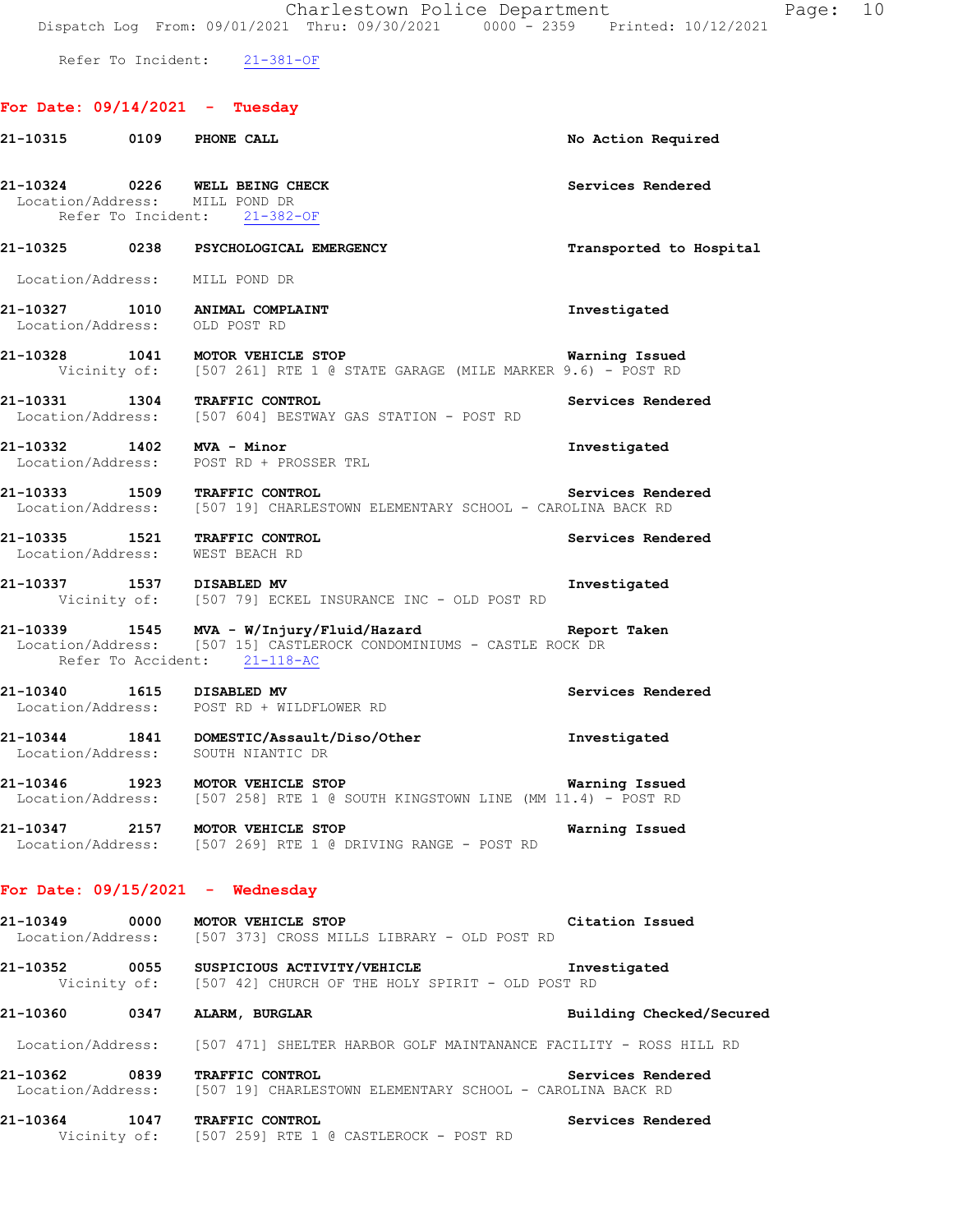|                                                      |                    | 21-10369 1127 MOTOR VEHICLE STOP<br>Vicinity of: POST RD + TAMANACO DR                                           | Warning Issued           |
|------------------------------------------------------|--------------------|------------------------------------------------------------------------------------------------------------------|--------------------------|
|                                                      |                    | 21-10371 1230 ALARM, BURGLAR<br>Location/Address: [507 233] NORDIC LODGE - NORDIC TRL                            | Investigated             |
|                                                      |                    | 21-10374 1341 WELL BEING CHECK<br>Location/Address: DRIFTWOOD DR                                                 | Investigated             |
|                                                      |                    | 21-10375 1513 MOTOR VEHICLE COMPLAINT<br>Location/Address: CAROLINA BACK RD<br>Refer To Accident: 21-119-AC      | Report Taken             |
|                                                      |                    | 21-10376 1556 PSYCHOLOGICAL EMERGENCY                                                                            | Transported to Hospital  |
|                                                      |                    | Location/Address: [507 859] GROUP HOME (BY SAND PLAIN ROAD) - SOUTH COUNTY TRL                                   |                          |
|                                                      |                    | 21-10377 1652 PSYCHOLOGICAL EMERGENCY                                                                            | No Action Required       |
|                                                      |                    | Location/Address: [507 372] SOUTH SHORE MENTAL HEALTH - OLD POST RD<br>Refer To Incident: 21-383-OF              |                          |
| 21-10378 1835 LARCENY<br>Location/Address: UNKURI DR |                    | Refer To Incident: 21-384-OF                                                                                     | Report Taken             |
| Location/Address: SAND HILL RD                       |                    | 21-10380 2119 SUSPICIOUS ACTIVITY/VEHICLE                                                                        | Investigated             |
| For Date: $09/16/2021$ - Thursday                    |                    |                                                                                                                  |                          |
|                                                      |                    | 21-10406 0755 TRAFFIC CONTROL<br>Location/Address: [507 19] CHARLESTOWN ELEMENTARY SCHOOL - CAROLINA BACK RD     | Services Rendered        |
|                                                      |                    | 21-10407 0856 ALARM, BURGLAR<br>Location/Address: [507 868] MICHAEL'S GARAGE - POST RD                           | Investigated             |
|                                                      |                    | 21-10408 0935 ASSIST OTHER AGENCY<br>Location/Address: OLD MILL RD                                               | Investigated             |
|                                                      |                    | 21-10409 1101 FOLLOW-UP INVESTIGATION<br>Location/Address: [507 642] CHARLESTOWN POLICE DEPARTMENT - OLD POST RD | Services Rendered        |
| Location/Address:                                    | Refer To Incident: | 21-10410 1301 ASSIST CITIZEN<br>CROSSLAND ST<br>$21 - 385 - OF$                                                  | Services Rendered        |
| 21-10411<br>Location/Address: POST RD                | 1424               | <b>ASSIST CITIZEN</b>                                                                                            | Investigated             |
| 21-10412                                             | 1532               | TRAFFIC CONTROL                                                                                                  | No Action Required       |
|                                                      |                    | Location/Address: [507 19] CHARLESTOWN ELEMENTARY SCHOOL - CAROLINA BACK RD                                      |                          |
| 21-10413<br>Location/Address:                        | 1718               | ALARM, BURGLAR<br>[507 29] ARROWHEAD DENTAL - SOUTH COUNTY TRL                                                   | Investigated             |
| 21-10415                                             |                    | 2327 SUSPICIOUS ACTIVITY/VEHICLE                                                                                 | Building Checked/Secured |
|                                                      |                    | Vicinity of: EDGEWARE ST                                                                                         |                          |
| For Date: $09/17/2021$ - Friday                      |                    |                                                                                                                  |                          |
| 21-10421<br>Location/Address:                        | 0403               | ALARM, FIRE<br>ESSEX DR                                                                                          | False Alarm              |

| 21-10422          | 0630 | DISTURBANCE/Music/Noise                   |  |  | Unfounded |
|-------------------|------|-------------------------------------------|--|--|-----------|
| Location/Address: |      | CHARLESTOWN FARMS LLC - ALTON CAROLINA RD |  |  |           |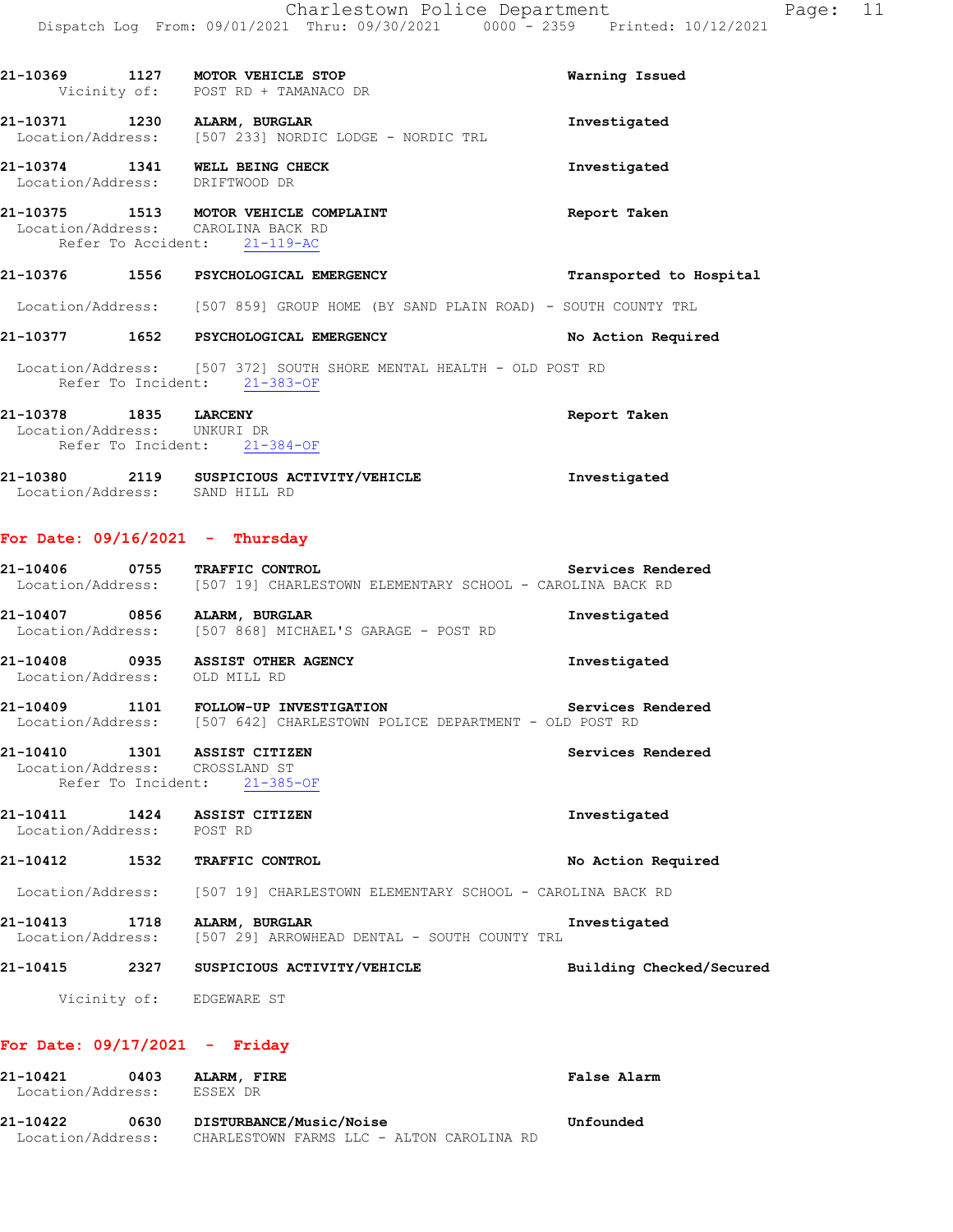| 21-10423 0703 TRAFFIC CONTROL<br>Location/Address: KING'S FACTORY RD |                                                                                                                            | Services Rendered       |
|----------------------------------------------------------------------|----------------------------------------------------------------------------------------------------------------------------|-------------------------|
| Location/Address: KING'S FACTORY RD                                  | 21-10424 0806 ROAD HAZARD/OBSTRUCTION                                                                                      | Investigated            |
|                                                                      | 21-10425 0811 TRAFFIC CONTROL Services Rend<br>Location/Address: [507 19] CHARLESTOWN ELEMENTARY SCHOOL - CAROLINA BACK RD | Services Rendered       |
|                                                                      | 21-10427 1452 FOLLOW-UP INVESTIGATION                                                                                      | No Action Required      |
|                                                                      | Location/Address: [507 642] CHARLESTOWN POLICE DEPARTMENT - OLD POST RD                                                    |                         |
|                                                                      | 21-10428 1551 Boating - Assistance<br>Location: [507 341] NINIGRET POND - EAST                                             | Services Rendered       |
|                                                                      | 21-10429 1614 ASSIST OTHER TOWN DEPT<br>Location/Address: KLONDIKE RD                                                      | Investigated            |
| Location/Address: KLONDIKE RD                                        | 21-10430 1621 ROAD HAZARD/OBSTRUCTION                                                                                      | Removed Hazard          |
| 21-10431 1655 COMPLAINT<br>Location/Address: GENERAL STANTON LN      | Refer To Incident: 21-386-OF                                                                                               | Investigated            |
| 21-10432 1741 TRAFFIC CONTROL                                        |                                                                                                                            | No Action Required      |
|                                                                      | Location/Address: POST RD + PROSSER TRL                                                                                    |                         |
| 21-10433 1744 POLICE INFORMATION<br>Location/Address: EAST QUAIL RUN |                                                                                                                            | Investigated            |
|                                                                      | 21-10434 1903 MVA - W/Injury/Fluid/Hazard                                                                                  | Transported to Hospital |
| Location/Address: SOUTH COUNTY TRL<br>Refer To Accident: 21-120-AC   |                                                                                                                            |                         |
| 21-10435 1928 MOTOR VEHICLE STOP<br>Location/Address: TAMANACO DR    |                                                                                                                            | Warning Issued          |

# **For Date: 09/18/2021 - Saturday**

| 21-10443 0158                      |      | MOTOR VEHICLE STOP<br>Location/Address: POST RD + SCHOOLHOUSE POND RD                                            | Warning Issued     |
|------------------------------------|------|------------------------------------------------------------------------------------------------------------------|--------------------|
| 21-10448 1054<br>Location/Address: |      | ASSIST OTHER POLICE DEPT<br>KLONDIKE RD                                                                          | Could Not Locate   |
| 21-10449                           | 1059 | <b>TRAFFIC CONTROL</b>                                                                                           | No Action Required |
| Location/Address:                  |      | CHARLESTOWN BEACH RD                                                                                             |                    |
|                                    |      | 21-10451 1131 ROAD HAZARD/OBSTRUCTION<br>Vicinity of: [507 263] RTE 1 @ TOURIST INFO (MILE MARKER 7.6) - POST RD | Removed Hazard     |
| 21-10455<br>Vicinity of:           | 1529 | <b>MOTOR VEHICLE STOP</b><br>GENWOOD DR                                                                          | Warning Issued     |
| 21-10462<br>Location/Address:      | 2040 | ANIMAL COMPLAINT<br>OLD POST RD                                                                                  | Investigated       |
| 21-10464 2104<br>Location/Address: |      | MOTOR VEHICLE STOP<br>POST RD + WILDFLOWER RD                                                                    | Citation Issued    |
| 21-10465                           | 2139 | DISABLED MV                                                                                                      | No Action Required |
|                                    |      | Location/Address: POST RD + LAKESIDE DR                                                                          |                    |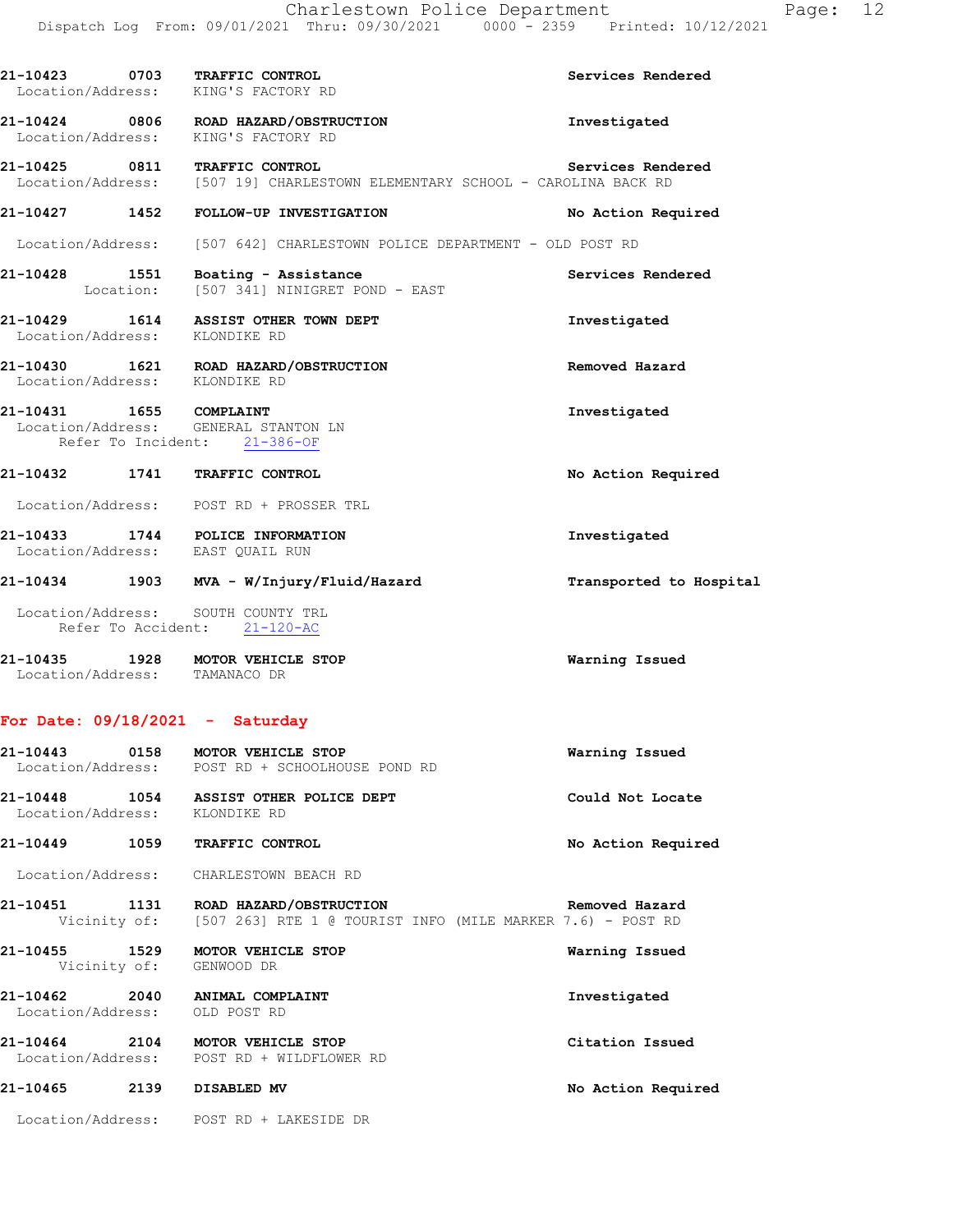| 21-10466          | 2226 |               | SUSPICIOUS ACTIVITY/VEHICLE | Unfounded |
|-------------------|------|---------------|-----------------------------|-----------|
| Location/Address: |      | SCAPA FLOW RD |                             |           |

# **For Date: 09/19/2021 - Sunday**

| For Date: 09/19/2021 - Sunday  |      |                                                                                                              |                    |
|--------------------------------|------|--------------------------------------------------------------------------------------------------------------|--------------------|
| Location/Address: OVERLOOK DR  |      | 21-10468 0052 ASSIST CITIZEN                                                                                 | Services Rendered  |
|                                |      | 21-10470 0105 POLICE INFORMATION                                                                             | No Action Required |
| Location/Address: OLD COACH RD |      |                                                                                                              |                    |
|                                |      | 21-10481 0719 BURGLARY (B & E)<br>Location/Address: KING TOM DR<br>Refer To Incident: 21-387-OF              | Report Taken       |
| 21-10483 1013 VANDALISM        |      | Location/Address: [507 631] CROSSPATCH RD                                                                    | Services Rendered  |
|                                |      | 21-10484 1022 SUSPICIOUS ACTIVITY/VEHICLE<br>Location/Address: BAXTER ST - TUCKER ST                         | Services Rendered  |
| Location/Address: BOTKA DR     |      | 21-10485 1126 EMBEZZELMENT/FRAUD/FORGERY                                                                     | Services Rendered  |
|                                |      | 21-10487 1355 MOTOR VEHICLE COMPLAINT<br>Location/Address: OLD SHANNOCK RD<br>Refer To Incident: 21-388-OF   | Investigated       |
|                                |      | 21-10488 1430 FOLLOW-UP INVESTIGATION                                                                        | No Action Required |
|                                |      | Location/Address: SOUTH COUNTY TRL                                                                           |                    |
|                                |      | 21-10489 1627 DISABLED MV<br>Location/Address: POST RD + NARROW LN                                           | Services Rendered  |
|                                |      | 21-10491 1709 MOTOR VEHICLE STOP<br>Location/Address: [507 100] RTE 1 @ FIORES (MILE MARKER 8.0) - POST RD   | Warning Issued     |
|                                |      | 21-10492 1717 ASSIST OTHER AGENCY<br>Vicinity of: [507 319] EAST BEACH BACK TRACK - EAST BEACH RD            | Services Rendered  |
| 21-10493 1905 ASSIST CITIZEN   |      | Location/Address: SOUTH COUNTY TRL + MAPLE LAKE FARM RD                                                      | Services Rendered  |
|                                |      | 21-10495 2013 MOTOR VEHICLE STOP<br>Vicinity of: [507 381] CVS PHARMACY - OLD POST RD                        | Warning Issued     |
| 21-10496                       | 2029 | MOTOR VEHICLE STOP<br>Location/Address: POST RD + WILDFLOWER RD                                              | Citation Issued    |
| 21-10497 2030 MVA - Minor      |      | Location/Address: [507 258] RTE 1 @ SOUTH KINGSTOWN LINE (MM 11.4) - POST RD<br>Refer To Accident: 21-121-AC | Report Taken       |
| 21-10498 2049                  |      | MOTOR VEHICLE STOP<br>Vicinity of: [507 261] RTE 1 @ STATE GARAGE (MILE MARKER 9.6) - POST RD                | Citation Issued    |
| 21-10503                       | 2333 | MOTOR VEHICLE STOP                                                                                           | Warning Issued     |

# Vicinity of: [507 261] RTE 1 @ STATE GARAGE (MILE MARKER 9.6) - POST RD

# **For Date: 09/20/2021 - Monday**

| 21-10506          | 0005 | SUSPICIOUS ACTIVITY/VEHICLE<br>Services Rendered                |  |
|-------------------|------|-----------------------------------------------------------------|--|
| Location/Address: |      | [507 415] FRANCIS C CARTER MEMORIAL PRESERVE - CAROLINA BACK RD |  |
|                   |      |                                                                 |  |
| 21-10523          | 0808 | Services Rendered<br><b>TRAFFIC CONTROL</b>                     |  |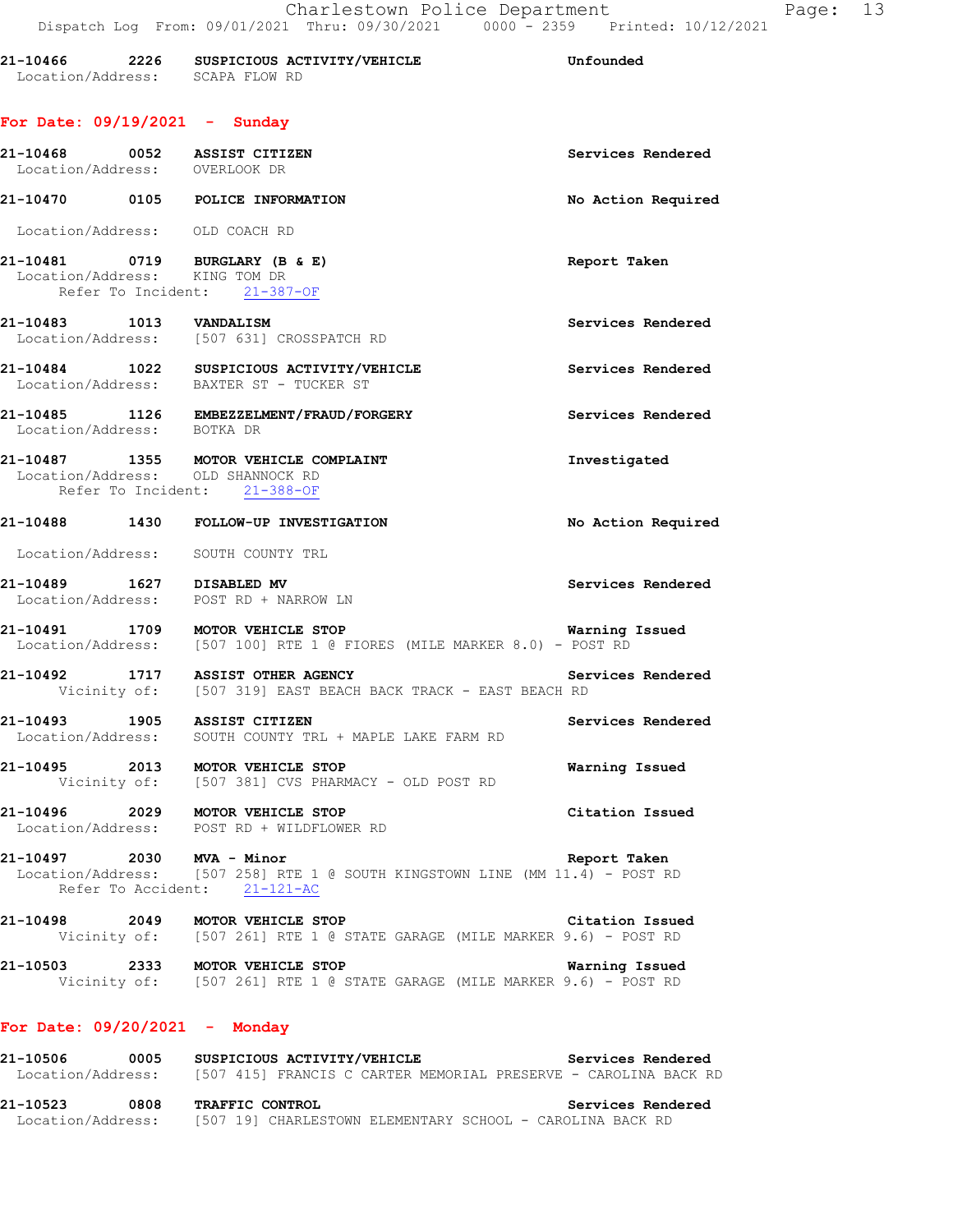|                                    | Charlestown Police Department<br>Dispatch Log From: 09/01/2021 Thru: 09/30/2021 0000 - 2359 Printed: 10/12/2021                              | Page: 14                      |
|------------------------------------|----------------------------------------------------------------------------------------------------------------------------------------------|-------------------------------|
|                                    |                                                                                                                                              |                               |
|                                    | 21-10524 0828 ASSIST OTHER TOWN DEPT SERVICES Rendered<br>Location/Address: [507 19] CHARLESTOWN ELEMENTARY SCHOOL - CAROLINA BACK RD        |                               |
|                                    | 21-10529 1133 MOTOR VEHICLE COMPLAINT<br>Vicinity of: [507 275] RTE 1 @ WESTERLY LINE - POST RD                                              | Warning Issued                |
|                                    | 21-10534 1733 FIRE, OTHER 1000 1733 FIRE, OTHER 1.10534 1733 FIRE, OTHER 1000 15 EXTEMBLE 15 LOCATION CONTRACT                               | Investigated                  |
|                                    | 21-10535 1825 MOTOR VEHICLE COMPLAINT<br>Vicinity of: RTE - SOUTH COUNTY TRL + POST RD<br>Refer To Accident: 21-122-AC                       | Report Taken                  |
|                                    | 21-10536 1826 WELL BEING CHECK                                                                                                               | No Action Required            |
|                                    | Location/Address: ORCA/ OCEAN RIDGE COMMUNITY ASSOCIATION BEACH - RAM ISLAND RD                                                              |                               |
|                                    | 21-10537 1845 ASSIST CITIZEN<br>Vicinity of: [507 461] KICKAPOO RUN<br>Refer To Incident: 21-389-OF                                          | Services Rendered             |
|                                    | 21-10539 2155 ALARM, BURGLAR                                                                                                                 | Building Checked/Secured      |
|                                    | Location/Address: [507 271] RTE 1 @ MICHAEL'S SHELL - POST RD                                                                                |                               |
| For Date: $09/21/2021$ - Tuesday   |                                                                                                                                              |                               |
|                                    | 21-10544 0028 POLICE INFORMATION                                                                                                             | Taken/Refered to Other Agency |
|                                    | Location/Address: [507 642] CHARLESTOWN POLICE DEPARTMENT - OLD POST RD                                                                      |                               |
|                                    | 21-10547 0045 MOTOR VEHICLE STOP<br>Vicinity of: POST RD + MEADOW LN                                                                         | Warning Issued                |
|                                    | 21-10550 0100 ROAD HAZARD/OBSTRUCTION<br>Location/Address: POST RD + KING'S FACTORY RD                                                       | Services Rendered             |
|                                    | 21-10554 0122 MOTOR VEHICLE STOP<br>Vicinity of: [507 257] DUNNS CORNERS FIRE STATION (STATION TWO) - POST RD<br>Refer To Summons: 21-106-AR | Arrest(s) Made                |
| 21-10559 0820<br>Location/Address: | ASSIST OTHER TOWN DEPT<br>[507 19] CHARLESTOWN ELEMENTARY SCHOOL - CAROLINA BACK RD                                                          | Services Rendered             |
|                                    | 21-10562 1241 MOTOR VEHICLE STOP<br>Location/Address: [507 19] CHARLESTOWN ELEMENTARY SCHOOL - CAROLINA BACK RD                              | Warning Issued                |
|                                    | 21-10563 1255 MOTOR VEHICLE STOP<br>Location/Address: [507 19] CHARLESTOWN ELEMENTARY SCHOOL - CAROLINA BACK RD                              | Warning Issued                |
|                                    | 21-10564 1312 MOTOR VEHICLE STOP<br>Location/Address: CAROLINA BACK RD + OLD MILL RD                                                         | Warning Issued                |
| 21-10568 1338 VANDALISM            | Location/Address: [507 956] CHARLESTOWN RESIDENTIAL COLLECTION CENTER - SAND HILL RD<br>Refer To Incident: 21-390-OF                         | Report Taken                  |
|                                    | 21-10569 1447 ASSIST OTHER AGENCY                                                                                                            | No Action Required            |
|                                    | Vicinity of: POST RD + WILDFLOWER RD                                                                                                         |                               |
| 21-10570 1448 FIRE, BRUSH          | Location/Address: POST RD + DEER RUN                                                                                                         | Extinquished                  |
| 21-10571 1503 DISABLED MV          | Vicinity of: POST RD + BEND RD                                                                                                               | Services Rendered             |
|                                    | 21-10572 1526 TRAFFIC CONTROL                                                                                                                | No Action Required            |
|                                    | Location/Address: [507 19] CHARLESTOWN ELEMENTARY SCHOOL - CAROLINA BACK RD                                                                  |                               |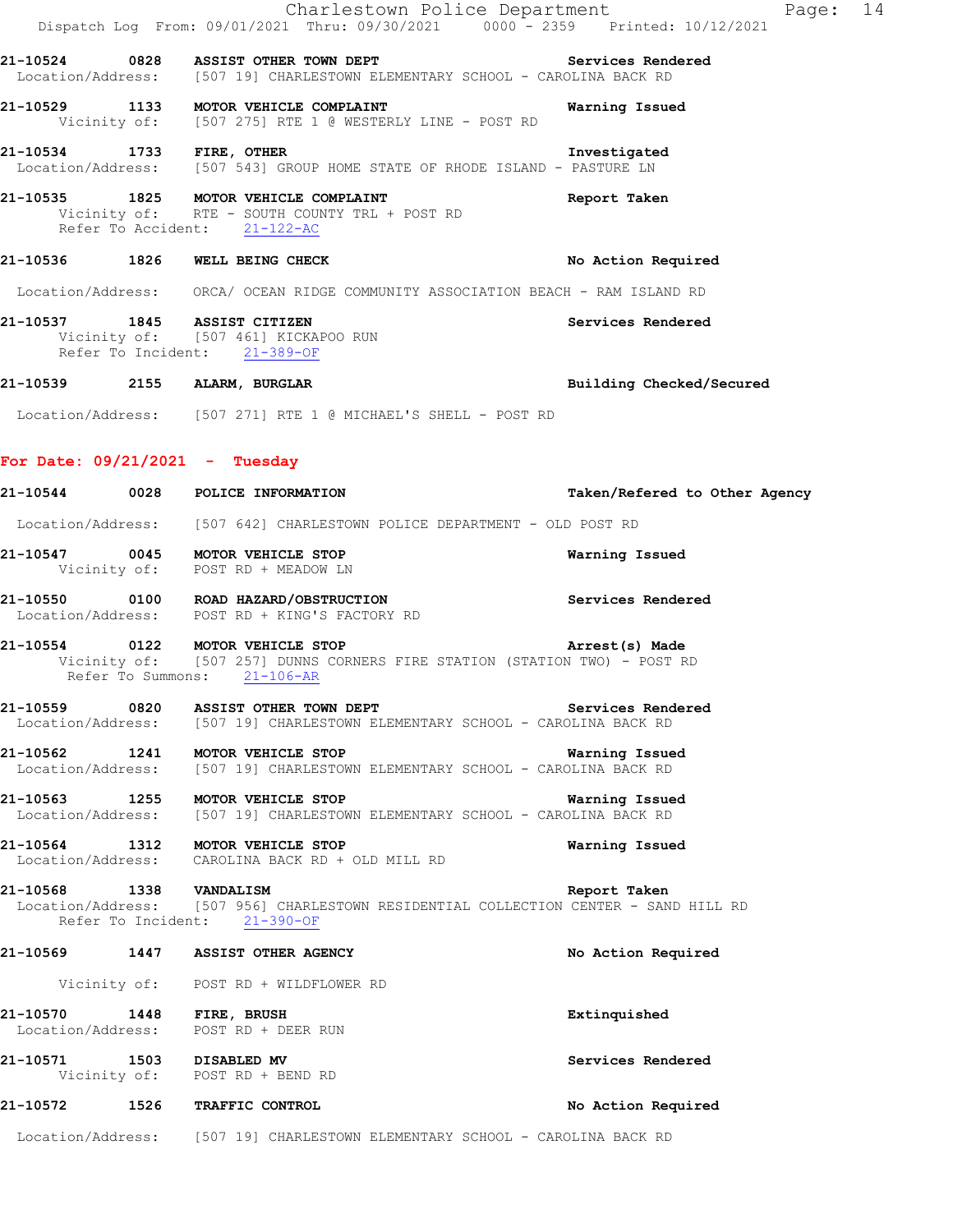Charlestown Police Department Page: 15 Dispatch Log From: 09/01/2021 Thru: 09/30/2021 0000 - 2359 Printed: 10/12/2021 **21-10573 1536 MOTOR VEHICLE STOP Warning Issued**  Location/Address: [507 100] RTE 1 @ FIORES (MILE MARKER 8.0) - POST RD **21-10574 1558 MOTOR VEHICLE STOP WATH WATHING ISSUED**<br>Location/Address: [507 276] RTE 2 @ RICHMOND LINE - SOUTH COUNTY TRL [507 276] RTE 2 @ RICHMOND LINE - SOUTH COUNTY TRL **21-10575 1735 WELL BEING CHECK Investigated**  Location/Address: BISCUIT CITY RD **21-10576 1751 MOTOR VEHICLE STOP Warning Issued**  Location/Address: NEW BISCUIT CITY RD + SOUTH COUNTY TRL **21-10579 2153 ALARM, BURGLAR Building Checked/Secured**  Location/Address: [507 930] NARRAGANSETT INDIAN HEALTH CENTER - OLD MILL RD **For Date: 09/22/2021 - Wednesday 21-10594 0426 ANIMAL COMPLAINT Services Rendered**  Vicinity of: [507 258] RTE 1 @ SOUTH KINGSTOWN LINE (MM 11.4) - POST RD **21-10597 0739 MOTOR VEHICLE STOP Citation Issued**  Location/Address: POST RD + EAST BEACH RD **21-10598 0755 MOTOR VEHICLE STOP Warning Issued**  Location/Address: [507 261] RTE 1 @ STATE GARAGE (MILE MARKER 9.6) - POST RD **21-10599 0801 MOTOR VEHICLE STOP Warning Issued**  Location/Address: POST RD + NARROW LN **21-10600 0803 TRAFFIC CONTROL No Action Required**  Location/Address: SOUTH OF SSMH - POST RD 21-10601 0810 ASSIST OTHER POLICE DEPT **Services Rendered**  Location/Address: CEDAR SWAMP PATH 21-10602 0814 TRAFFIC CONTROL Services Rendered Location/Address: [507 19] CHARLESTOWN ELEMENTARY SCHOOL - CAROLINA BACK RD [507 19] CHARLESTOWN ELEMENTARY SCHOOL - CAROLINA BACK RD **21-10603** 0824 ASSIST OTHER TOWN DEPT **Services Rendered Services Rendered Iodical Accepts** 191 CHARLESTOWN ELEMENTARY SCHOOL - CAROLINA BACK RD [507 19] CHARLESTOWN ELEMENTARY SCHOOL - CAROLINA BACK RD **21-10606 0924 TRAFFIC CONTROL No Action Required**  Location/Address: [507 604] BESTWAY GAS STATION - POST RD **21-10609 1117 POLICE INFORMATION Report Taken**  Location/Address: OLD POST RD Refer To Incident: 21-391-OF **21-10610 1144 FOLLOW-UP INVESTIGATION Services Rendered**  Location/Address: **21-10613 1237 TRAFFIC CONTROL No Action Required**  Location/Address: PROSSER TRL + EAST QUAIL RUN **21-10614 1253 MOTOR VEHICLE STOP Warning Issued**  Location/Address: POST RD + KING'S FACTORY RD **21-10616 1327 WELL BEING CHECK Investigated**  Location/Address: [507 778] PINE TREE RD **21-10618 1416 FOUND/LOST PROPERTY Report Taken**  Location/Address: [507 929] CHURCHWOODS HOUSING COMPLEX - OLD POST RD Refer To Incident: 21-392-OF

**21-10619 1543 TRAFFIC CONTROL No Action Required**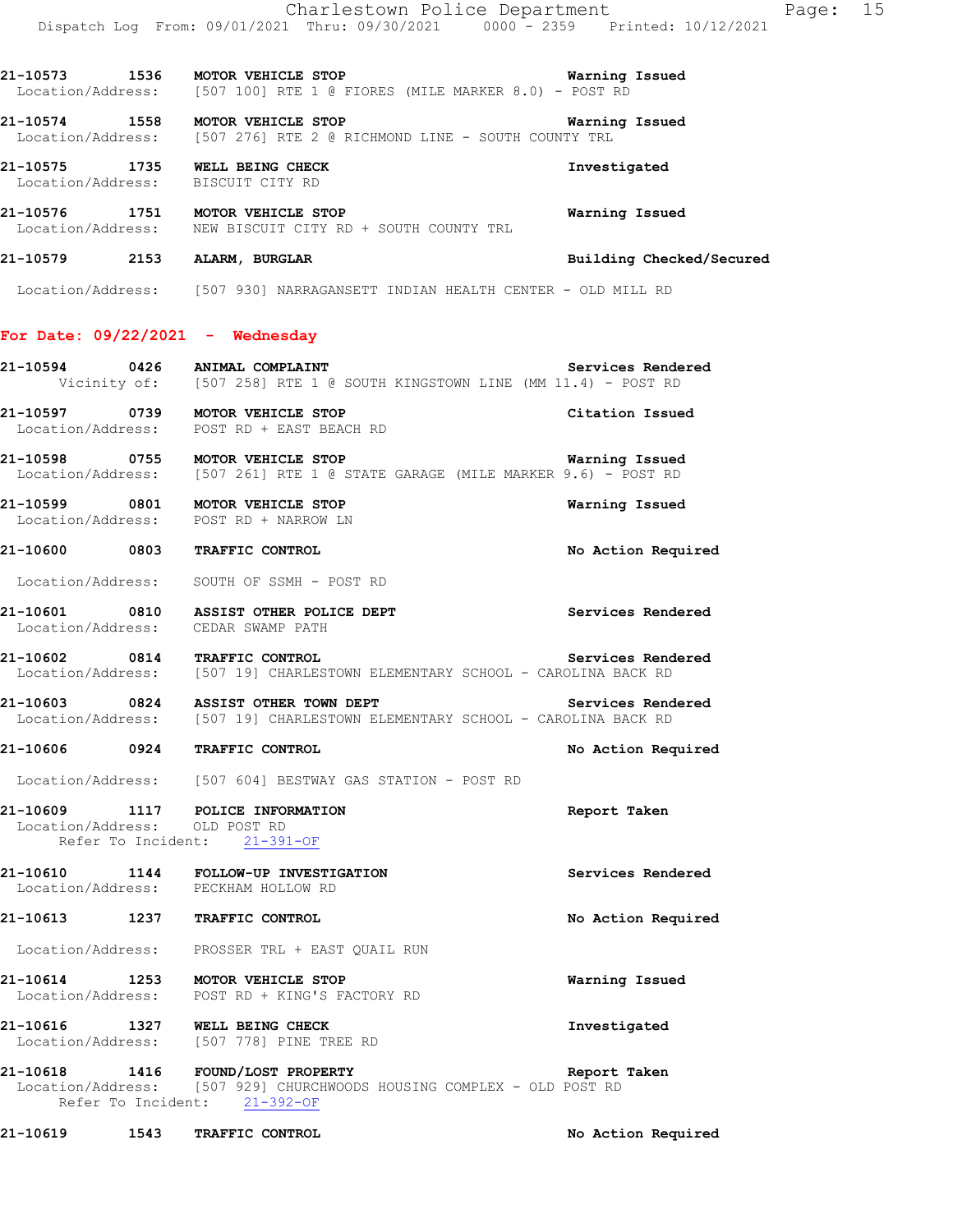Charlestown Police Department Fage: 16 Dispatch Log From: 09/01/2021 Thru: 09/30/2021 0000 - 2359 Printed: 10/12/2021 Location/Address: SOUTH COUNTY TRL + SHANNOCK RD **21-10620 1550 WELL BEING CHECK Unfounded**  Location/Address: ROSS HILL RD + POST RD **21-10623 1920 MOTOR VEHICLE STOP Warning Issued**  Location/Address: SOUTH COUNTY TRL + LAURI DR **21-10625 2329 SUSPICIOUS ACTIVITY/VEHICLE No Action Required**  Location/Address: [507 88] EAST WEST MARKET - POST RD **For Date: 09/23/2021 - Thursday 21-10635 0714 TRAFFIC CONTROL No Action Required**  Location/Address: SOUTH END - KING'S FACTORY RD + SHUMANKANUC HILL RD **21-10636 0809 TRAFFIC CONTROL Warning Issued**  Location/Address: [507 604] BESTWAY GAS STATION - POST RD **21-10637 0821 TRAFFIC CONTROL Services Rendered**  Location/Address: [507 19] CHARLESTOWN ELEMENTARY SCHOOL - CAROLINA BACK RD 21-10638 0826 ASSIST OTHER TOWN DEPT **Services Rendered** Location/Address: [507 19] CHARLESTOWN ELEMENTARY SCHOOL - CAROLINA BACK RD [507 19] CHARLESTOWN ELEMENTARY SCHOOL - CAROLINA BACK RD **21-10641 0914 TRAFFIC CONTROL No Action Required**  Location/Address: SUNSET DR + WEST BEACH RD **21-10643 0938 MOTOR VEHICLE STOP Warning Issued**  Location/Address: STATE GARAGE - POST RD **21-10647 1228 LARCENY Report Taken**  Location/Address: [507 72] CUMBERLAND FARMS - OLD POST RD Refer To Incident: 21-393-OF **21-10648 1238 ASSIST CITIZEN Services Rendered**  Location/Address: [507 31] BLUE SHUTTERS BEACH - EAST BEACH RD **21-10651 1407 MOTOR VEHICLE COMPLAINT Could Not Locate** Location/Address: [507 275] RTE 1 @ WESTERLY LINE - POST RD [507 275] RTE 1 @ WESTERLY LINE - POST RD **21-10653 1426 MOTOR VEHICLE COMPLAINT Could Not Locate**  Location/Address: [507 275] RTE 1 @ WESTERLY LINE - POST RD **21-10655 1606 MOTOR VEHICLE STOP WATNING ISSUED WARNING ISSUED WARNING ISSUED WARNING LOCATION/Address:** [507 303] RTE 1 @ SOUTH SHORE MENTAL HEALTH (MM 9.0) - POST [507 303] RTE 1 @ SOUTH SHORE MENTAL HEALTH (MM 9.0) - POST RD **21-10657 1701 TRAFFIC CONTROL No Action Required**  Location/Address: PROSSER TRL + EAST QUAIL RUN **21-10660 1809 ROAD HAZARD/OBSTRUCTION Removed Hazard**  Vicinity of: KING'S FACTORY RD **21-10661 1838 ASSIST OTHER POLICE DEPT Could Not Locate**  Location/Address: NARROW LN **21-10663 1955 MOTOR VEHICLE STOP Warning Issued**  Location/Address: [507 258] RTE 1 @ SOUTH KINGSTOWN LINE (MM 11.4) - POST RD **21-10664 2013 MOTOR VEHICLE STOP Warning Issued**  Location/Address: [507 304] RTE 1A @ CHARLESTOWN PACKAGE STORE - OLD POST RD **21-10665 2026 MOTOR VEHICLE STOP Warning Issued**  Location/Address: NARROW LN + GENERAL STANTON LN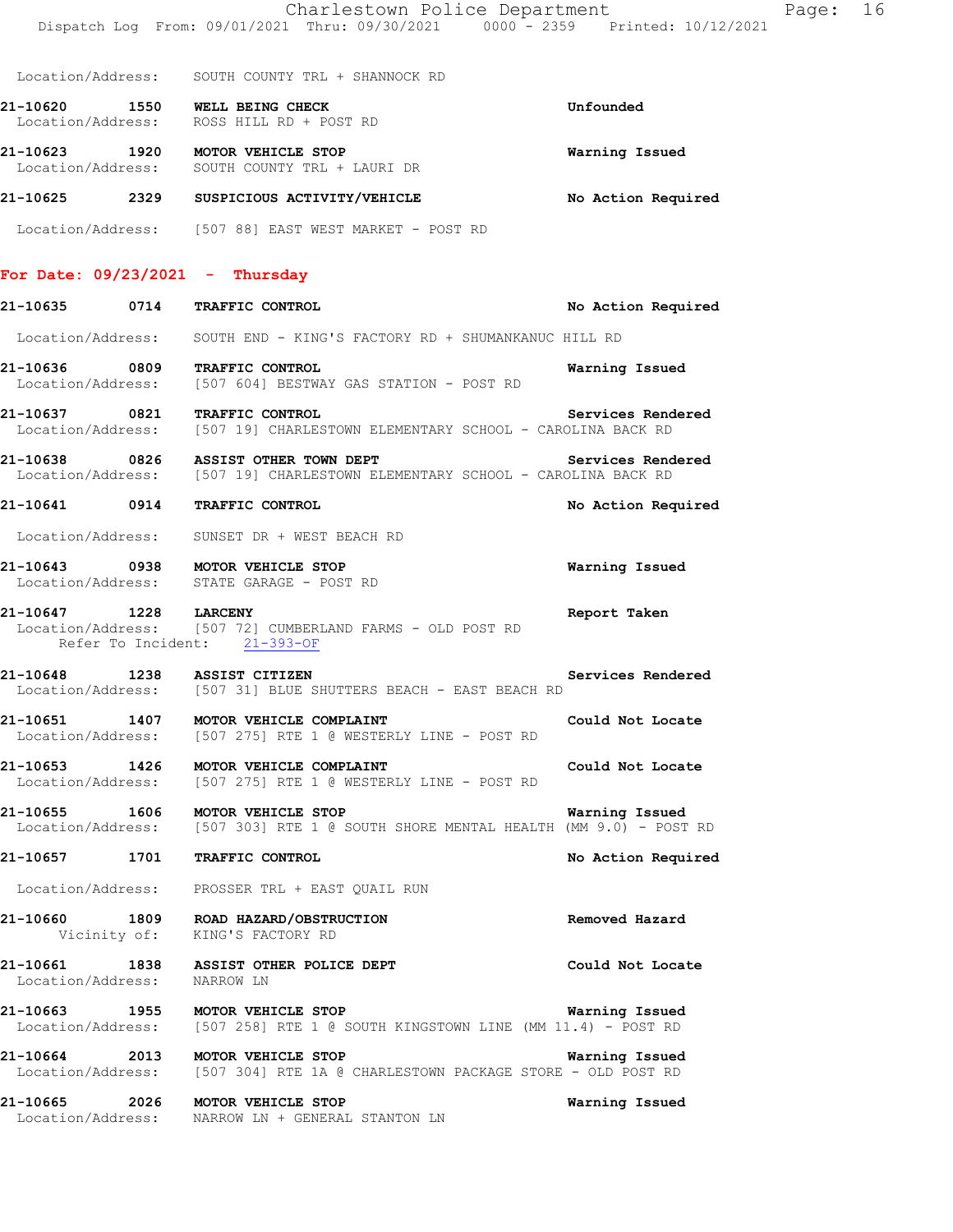|                                    |                    | Charlestown Police Department<br>Dispatch Log From: 09/01/2021 Thru: 09/30/2021 0000 <sup>-</sup> 2359 Printed: 10/12/2021         | Page: 17                 |  |
|------------------------------------|--------------------|------------------------------------------------------------------------------------------------------------------------------------|--------------------------|--|
|                                    |                    | 21-10666 2038 MOTOR VEHICLE STOP<br>Location/Address: [507 260] RTE 1 @ GENERAL STANTON - POST RD                                  | Warning Issued           |  |
|                                    |                    | 21-10667 2155 DISABLED MV<br>Location/Address: POST RD + ROSS HILL RD                                                              | Services Rendered        |  |
|                                    |                    | 21-10668 2203 MOTOR VEHICLE STOP<br>Location/Address: POST RD + SCHOOLHOUSE POND RD                                                | Warning Issued           |  |
|                                    |                    | 21-10669 2350 ALARM, FIRE Services Rend<br>Location/Address: [507 930] NARRAGANSETT INDIAN HEALTH CENTER - OLD MILL RD             | Services Rendered        |  |
|                                    |                    | For Date: $09/24/2021$ - Friday                                                                                                    |                          |  |
|                                    |                    | Vicinity of: SOUTH COUNTY TRL + SHANNOCK RD                                                                                        | Services Rendered        |  |
|                                    |                    | 21-10683 0450 OFFICER WANTED<br>Location/Address: [507 435] SOUTH SHORE MENTAL HEALTH CHARLESTOWN HOUS - OLD POST RD               |                          |  |
|                                    |                    | 21-10686 0802 MVA - Minor<br>Location/Address: [507 657] COUNTRY FOOD MART, LLC - SOUTH COUNTY TRL<br>Refer To Incident: 21-394-OF | Report Taken             |  |
|                                    |                    | 21-10687 0819 TRAFFIC CONTROL<br>Location/Address: [507 19] CHARLESTOWN ELEMENTARY SCHOOL - CAROLINA BACK RD                       | Services Rendered        |  |
|                                    |                    | 21-10688 0829 TRAFFIC CONTROL                                                                                                      | No Action Required       |  |
|                                    |                    | Location/Address: KING'S FACTORY RD                                                                                                |                          |  |
|                                    |                    | 21-10690 0917 POLICE INFORMATION<br>Location/Address: WORDEN'S POND RD + SHANNOCK RD                                               | Investigated             |  |
|                                    |                    | 21-10692 1400 CIVIL MATTER<br>Location/Address: BRIARWOOD DR<br>Refer To Incident: 21-395-OF                                       | Investigated             |  |
|                                    |                    | 21-10693 1417 FOLLOW-UP INVESTIGATION<br>Location/Address: WEST BEACH RD                                                           | Investigated             |  |
| 21-10695                           |                    | 1549 DISTURBANCE/Music/Noise<br>Location/Address: [507 72] CUMBERLAND FARMS - OLD POST RD<br>Refer To Incident: 21-396-OF          | Report Taken             |  |
| Location/Address:                  | Refer To Incident: | 21-10696 1712 WELL BEING CHECK<br>TUCKER ST<br>$21 - 397 - OF$                                                                     | Report Taken             |  |
| 21-10697 1806<br>Location/Address: |                    | MOTOR VEHICLE STOP<br>[507 914] MILE MARKER 6.8 - WILDFLOWER RD                                                                    | Citation Issued          |  |
| Location/Address:                  |                    | 21-10698 1826 FOUND/LOST PROPERTY<br>[507 72] CUMBERLAND FARMS - OLD POST RD                                                       | Services Rendered        |  |
| Location/Address: FAWN CIR         |                    | 21-10699 2119 OFFICER WANTED                                                                                                       | Unfounded                |  |
|                                    |                    | For Date: $09/25/2021 -$ Saturday                                                                                                  |                          |  |
| 21-10714                           | 0529               | ALARM, BURGLAR                                                                                                                     | Building Checked/Secured |  |
|                                    |                    | Location/Address: [507 29] ARROWHEAD DENTAL - SOUTH COUNTY TRL                                                                     |                          |  |
| 21-10716                           | 1036               | TRAFFIC CONTROL                                                                                                                    | No Action Required       |  |
|                                    |                    | Location/Address: CHARLESTOWN BEACH RD                                                                                             |                          |  |
| 21-10719                           |                    | 1240 POLICE INFORMATION                                                                                                            | Services Rendered        |  |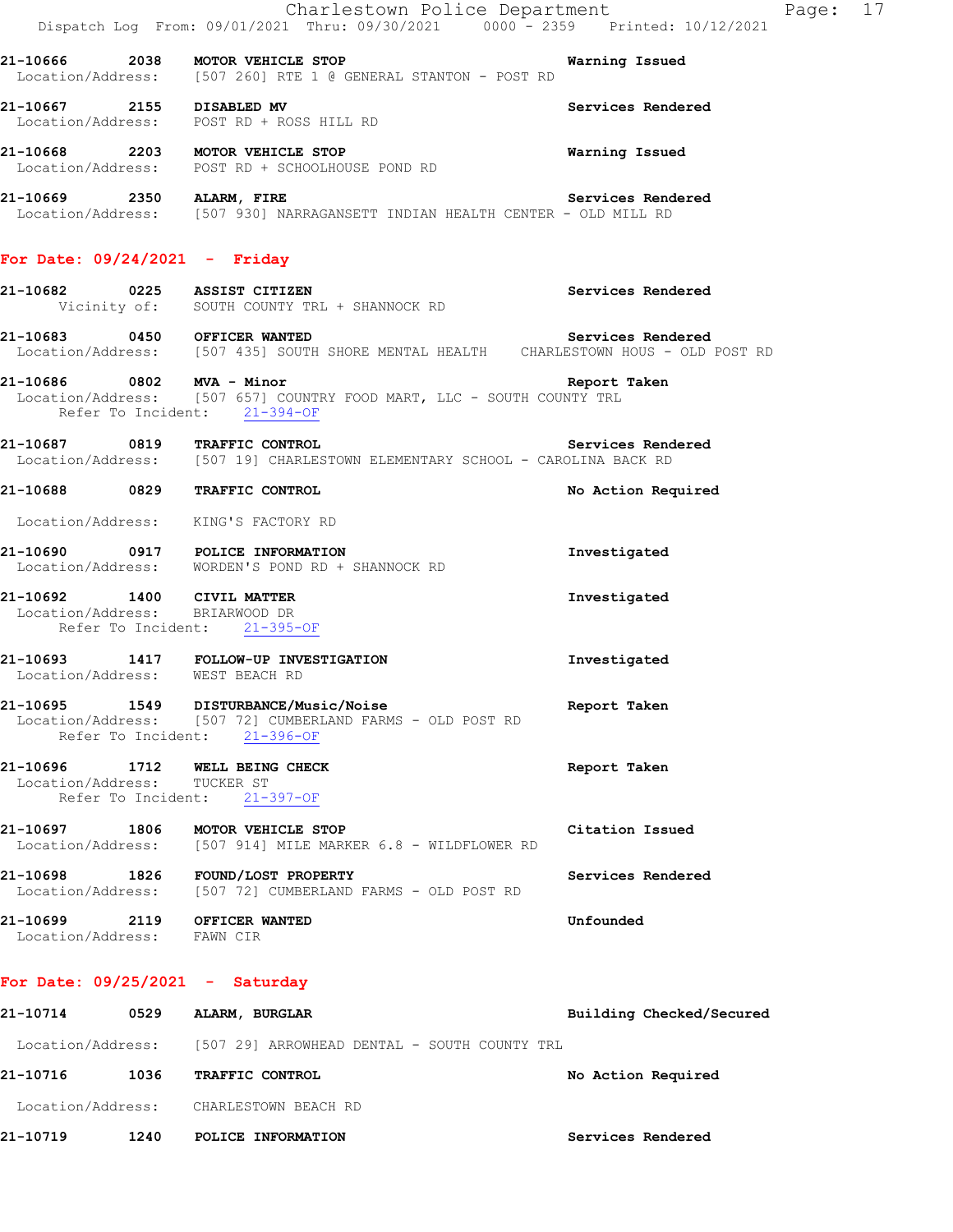|                                 | Charlestown Police Department                                                             |                   | Page: | 18 |
|---------------------------------|-------------------------------------------------------------------------------------------|-------------------|-------|----|
|                                 | Dispatch Log From: 09/01/2021 Thru: 09/30/2021 0000 - 2359 Printed: 10/12/2021            |                   |       |    |
|                                 | Location/Address: [507 642] CHARLESTOWN POLICE DEPARTMENT - OLD POST RD                   |                   |       |    |
| 21-10724 1633                   | OFFICER WANTED<br>Location/Address: [507 642] CHARLESTOWN POLICE DEPARTMENT - OLD POST RD | Services Rendered |       |    |
| 21-10728 1822                   | <b>DISABLED MV</b><br>Location/Address: [507 924] MILE MARKER 10.6 - NARROW LN            | Services Rendered |       |    |
| 21-10729 1909                   | MOTOR VEHICLE STOP<br>Location/Address: POST RD + KING'S FACTORY RD                       | Warning Issued    |       |    |
| Location/Address:               | 21-10730   2334   ASSIST OTHER POLICE DEPT<br>MATTHIUS LN                                 | Could Not Locate  |       |    |
| For Date: $09/26/2021 -$ Sunday |                                                                                           |                   |       |    |

 Location/Address: ROSS HILL RD **21-10736 0017 MOTOR VEHICLE STOP Warning Issued**  Location/Address: [507 258] RTE 1 @ SOUTH KINGSTOWN LINE (MM 11.4) - POST RD

**21-10732 0001 MOTOR VEHICLE STOP Warning Issued** 

- **21-10740** 0039 MVA Minor<br>Vicinity of: [507 72] CUMBERLAND FARMS OLD POST RD<br> [507 72] CUMBERLAND FARMS - OLD POST RD Refer To Accident: 21-123-AC
- **21-10744 0728 PARKING VIOLATIONS Investigated**  Vicinity of: CHARLESTOWN BEACH RD
- **21-10746 0907 DISABLED MV Services Rendered**  Location/Address: [507 100] RTE 1 @ FIORES (MILE MARKER 8.0) - POST RD
- **21-10747 1323 TRAFFIC CONTROL No Action Required**

Location/Address: CHARLESTOWN BEACH RD

- **21-10750 1601 DISABLED MV Investigated**  Vicinity of: POST RD + EAST BEACH RD
- **21-10751 1619 ASSIST CITIZEN No Action Required**

Location/Address: [507 45] RIPPY'S LIQUOR MART - SOUTH COUNTY TRL

- **21-10752 1622 SUSPICIOUS ACTIVITY/VEHICLE Could Not Locate**  Location/Address: CHARLES AVE
- **21-10753 1627 MOTOR VEHICLE STOP Warning Issued**  Location/Address: [507 270] RTE 1 @ BURLINGAME (MILE MARKER 6.0) - POST RD
- **21-10754 1648 MOTOR VEHICLE STOP No Action Required**

Vicinity of: [507 362] RTE 2 @ SUNOCO - SOUTH COUNTY TRL

**21-10755 1659 MOTOR VEHICLE STOP No Action Required** 

Vicinity of: KING'S FACTORY RD

**21-10760 1924 LARCENY Investigated**  Location/Address: TIMBER RIDGE RD Refer To Incident: 21-398-OF

# **For Date: 09/27/2021 - Monday**

| 21-10775          | 0034 | MOTOR VEHICLE STOP                                           | Warning Issued    |
|-------------------|------|--------------------------------------------------------------|-------------------|
| Location/Address: |      | [507 257] DUNNS CORNERS FIRE STATION (STATION TWO) - POST RD |                   |
| 21-10781          | 0824 | ASSIST OTHER TOWN DEPT                                       | Services Rendered |
| Location/Address: |      | [507 19] CHARLESTOWN ELEMENTARY SCHOOL - CAROLINA BACK RD    |                   |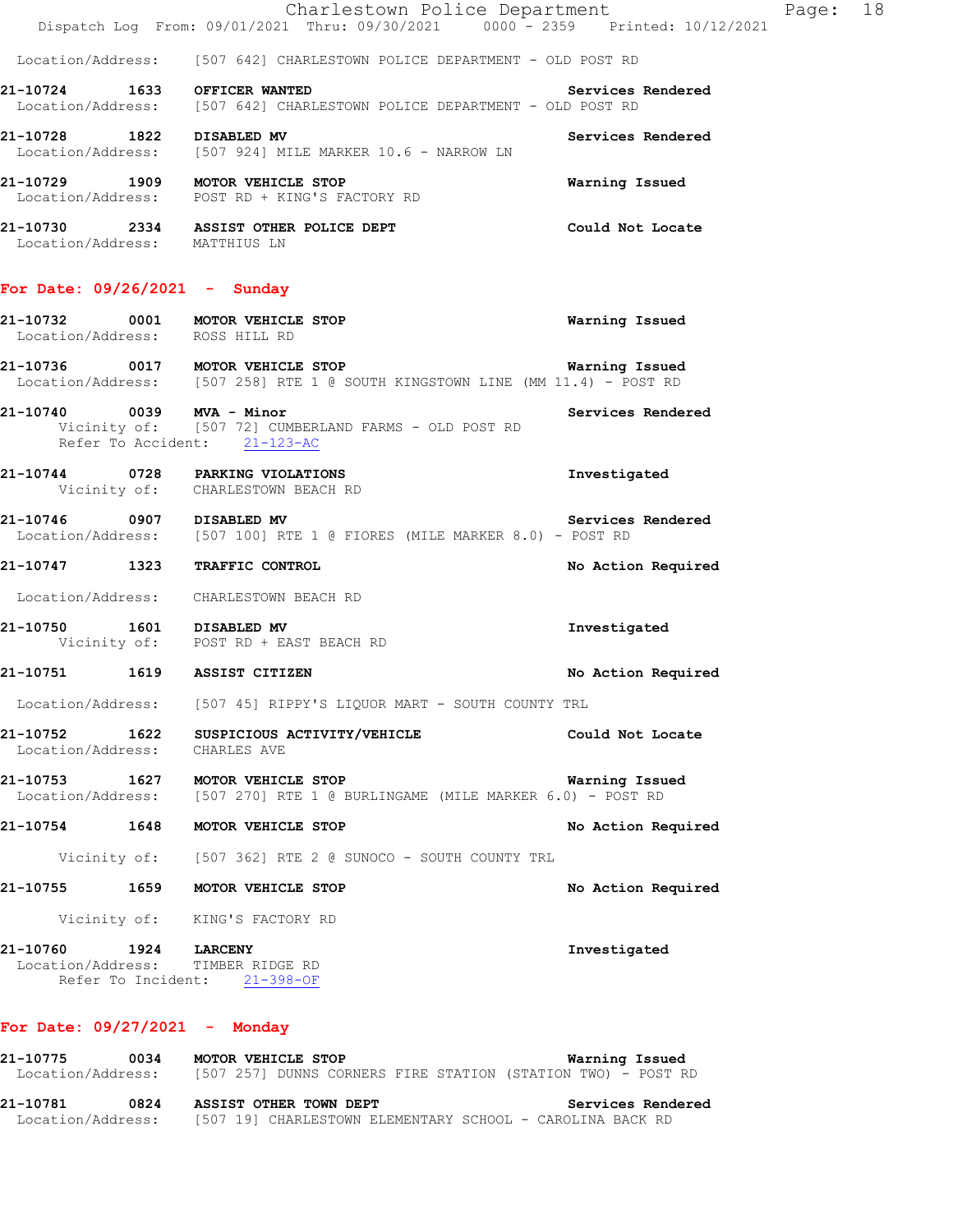Dispatch Log From: 09/01/2021 Thru: 09/30/2021 0000 - 2359 Printed: 10/12/2021 **21-10784 1000 ASSIST OTHER TOWN DEPT Services Rendered**  Location/Address: [507 19] CHARLESTOWN ELEMENTARY SCHOOL - CAROLINA BACK RD **21-10783 1028 ALARM, BURGLAR Investigated**  Location/Address: MOULTON PL **21-10786 1158 WELL BEING CHECK Investigated**  Location/Address: DRIFTWOOD DR **21-10787 1227 FOLLOW-UP INVESTIGATION Services Rendered**  Location/Address: BURDICKVILLE RD **21-10788 1514 DISABLED MV Investigated**  Location/Address: POST RD + FALCONE LN **21-10789 1532 SUSPICIOUS ACTIVITY/VEHICLE Investigated**  Location/Address: WELLS LN **21-10790 1537 MOTOR VEHICLE STOP Citation Issued**  Location/Address: POST RD + SCHOOLHOUSE POND RD **21-10791 1552 WELL BEING CHECK Investigated**  Location/Address: [507 304] RTE 1A @ CHARLESTOWN PACKAGE STORE - OLD POST RD **21-10795 1741 JUVENILE OFFENSES Report Taken**  Location/Address: CROSSLAND ST Refer To Incident: 21-399-OF **21-10797 2048 MVA - Minor Investigated**  Location/Address: SAND PLAIN RD **21-10798 2058 MOTOR VEHICLE STOP Warning Issued**  Location/Address: SOUTH COUNTY TRL + CAROLINA BACK RD **For Date: 09/28/2021 - Tuesday 21-10808 0035 TRAFFIC CONTROL Services Rendered**  Location/Address: FALCONE LN + OLD POST RD **21-10815 0126 SUSPICIOUS ACTIVITY/VEHICLE No Action Required**  Location/Address: [507 44] KINGSTON PIZZA - OLD POST RD 21-10818 **0821 ASSIST OTHER TOWN DEPT Services Rendered**  Location/Address: [507 19] CHARLESTOWN ELEMENTARY SCHOOL - CAROLINA BACK RD **21-10819 0823 TRAFFIC CONTROL Services Rendered**  Location/Address: [507 19] CHARLESTOWN ELEMENTARY SCHOOL - CAROLINA BACK RD **21-10824 1009 OFFICER WANTED Report Taken**  Location/Address: LAURI DR Refer To Incident: 21-401-OF **21-10825 1021 FOUND/LOST PROPERTY Report Taken**  Location/Address: MATUNUCK SCHOOLHOUSE RD + NARROW LN Refer To Incident: 21-400-OF **21-10827 1246 TRAFFIC CONTROL No Action Required**  Location/Address: ROSS HILL RD **21-10828 1357 ROAD HAZARD/OBSTRUCTION Removed Hazard**  Location/Address: [507 271] RTE 1 @ MICHAEL'S - POST RD **21-10829 1404 ALARM, FIRE Services Rendered**  Location/Address: [507 531] NARRAGANSETT INDIAN TRIBAL ADMN BUILDING - SOUTH COUNTY TRL 21-10831 1503 WELL BEING CHECK **1503** Could Not Locate Location/Address: EAST BEACH RD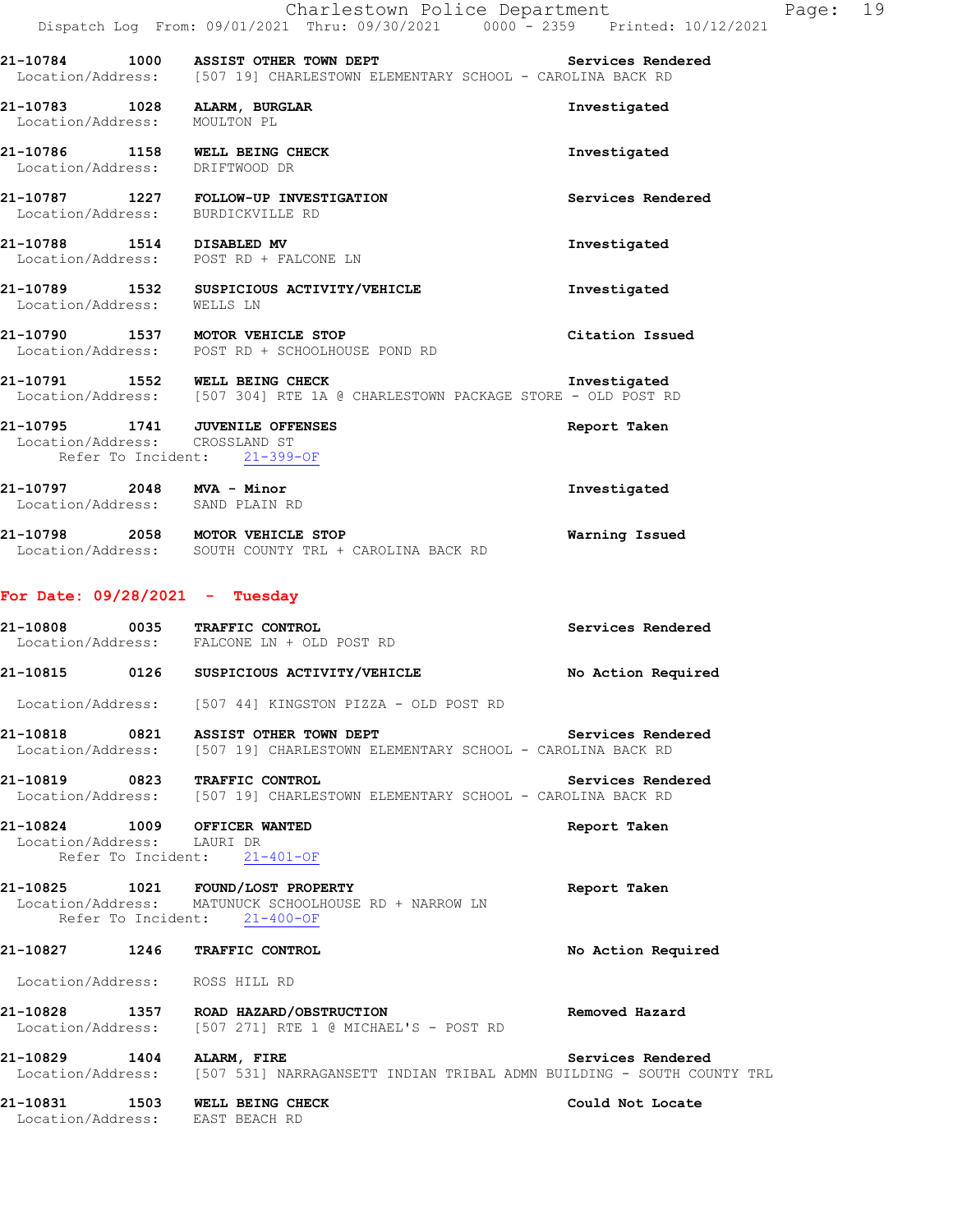|                            |      | Dispatch Log From: 09/01/2021 Thru: 09/30/2021 0000 - 2359 Printed: 10/12/2021                                                                                  |                          |
|----------------------------|------|-----------------------------------------------------------------------------------------------------------------------------------------------------------------|--------------------------|
|                            |      | 21-10833 1630 FOLLOW-UP INVESTIGATION<br>Location/Address: EAST BEACH RD<br>Refer To Incident: 21-402-OF                                                        | Investigated             |
|                            |      | 21-10835 1839 WELL BEING CHECK<br>Vicinity of: KING'S FACTORY RD<br>Refer To Incident: 21-403-OF                                                                | Services Rendered        |
|                            |      | 21-10836 1850 PSYCHOLOGICAL EMERGENCY                                                                                                                           | Transported to Hospital  |
|                            |      | Location/Address: KING'S FACTORY RD<br>Refer To Incident: 21-403-OF                                                                                             |                          |
|                            |      | For Date: $09/29/2021$ - Wednesday                                                                                                                              |                          |
|                            |      | 21-10847 0327 ALARM, BURGLAR                                                                                                                                    | Building Checked/Secured |
|                            |      | Location/Address: SURFSIDE AVE                                                                                                                                  |                          |
|                            |      | 21-10848 0619 WELL BEING CHECK<br>Location/Address: OLD MEADOW LN                                                                                               | Investigated             |
|                            |      | 21-10849 0944 TRAFFIC CONTROL                                                                                                                                   | No Action Required       |
|                            |      | Location/Address: [507 604] BESTWAY GAS STATION - POST RD                                                                                                       |                          |
| Location/Address: LIISA DR |      | 21-10850 1119 POLICE INFORMATION<br>Refer To Incident: 21-404-OF                                                                                                | Investigated             |
|                            |      | 21-10851 1157 WELL BEING CHECK<br>Location/Address: [507 33] BROOKSIDE APARTMENTS - SOUTH COUNTY TRL                                                            | Could Not Locate         |
|                            |      | 21-10852 1240 FOLLOW-UP INVESTIGATION<br>Location/Address: [507 72] CUMBERLAND FARMS - OLD POST RD                                                              | Investigated             |
|                            |      | 21-10853 1519 POLICE INFORMATION<br>Location/Address: [507 243] KRYSTAL PENQUIN MOTEL - POST RD<br>Refer To Incident: 21-405-OF<br>Refer To Incident: 21-406-OF | Report Taken             |
| 21-10855                   |      | 1541 MOTOR VEHICLE STOP<br>Location/Address: [507 910] MILE MARKER 5.6 - EAST BEACH RD                                                                          | Warning Issued           |
| 21-10857                   |      | 1550 ALARM, BURGLAR                                                                                                                                             | Building Checked/Secured |
|                            |      | Location/Address: NO BAR CLAM SHACK - CHARLESTOWN BEACH RD                                                                                                      |                          |
| 21-10860 1819              |      | POLICE INFORMATION<br>Location/Address: [507 642] CHARLESTOWN POLICE DEPARTMENT - OLD POST RD<br>Refer To Incident: 21-406-OF                                   | Report Taken             |
|                            |      | 21-10862 1944 OFFICER WANTED<br>Location/Address: INDIAN CHURCH RD<br>Refer To Incident: 21-407-OF                                                              | Services Rendered        |
|                            |      | For Date: $09/30/2021$ - Thursday                                                                                                                               |                          |
| 21-10868                   | 0029 | MOTOR VEHICLE STOP<br>Location/Address: [507 275] RTE 1 @ WESTERLY LINE - POST RD                                                                               | Warning Issued           |

**21-10876 0817 TRAFFIC CONTROL Services Rendered**  Location/Address: [507 19] CHARLESTOWN ELEMENTARY SCHOOL - CAROLINA BACK RD

**21-10878 0827 ASSIST OTHER TOWN DEPT Services Rendered**  Location/Address: [507 19] CHARLESTOWN ELEMENTARY SCHOOL - CAROLINA BACK RD

**21-10879 0852 TRAFFIC CONTROL No Action Required**